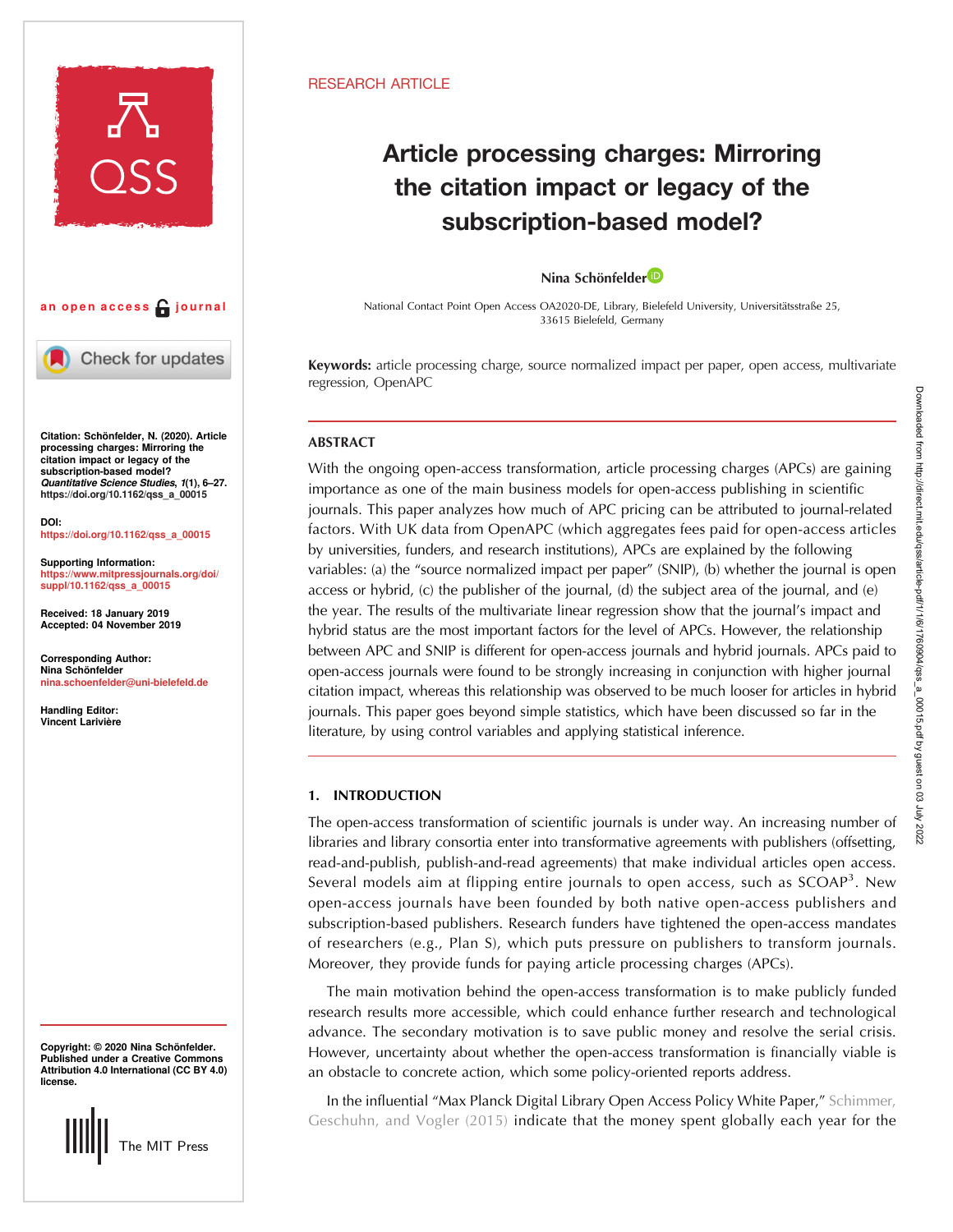research publishing system is sufficient to enable a large-scale open-access transformation. They conclude that current library acquisition budgets used for journal subscriptions are adequate to finance the open-access transformation of journals without risks. [Schimmer et al.](#page-21-0) [\(2015\)](#page-21-0) made a rough estimate that this holds true on a country level for Germany, the UK, and France. [Lundén, Smith, and Wideberg \(2018\)](#page-21-0) make the same point for Sweden. [Ilva,](#page-21-0) [Laitinen, and Saarti \(2016\)](#page-21-0) argue that open-access publishing would be more affordable for Finland than the subscription-based model. In a pioneering report to the Joint Information Systems Committee (JISC), [Houghton et al. \(2009\)](#page-21-0) identified through economic modeling that gold open access (i.e., open-access publishing in contrast to closed-access publishing) would be a more cost-effective scholarly communication system for the UK at the national level. In a further work, [Swan and Houghton \(2012\)](#page-21-0) modeled the costs and benefits for four British universities with different characteristics regarding size and research intensity. They found that all universities would make savings from gold open access if APCs were at the then current averages. However, the most research-intensive institutions would face increased costs if the average level of APCs rose above £2,000.

The drawback of all these studies is the dependence on the observed or assumed average APC. The problem with previous or currently observed APC averages is that they might substantially differ from what publishers will charge, on average, in a purely open-access publishing system. There will be differences for the following reasons: (a) The publishing system may shift to directions that cannot be foreseen today, and (b) the characteristics of contemporary open-access journals requesting APCs differ from the characteristics of subscriptions-based journals (e.g., their reputation and profile). If subscription-based journals flip to open access, they will probably charge different APC levels than are observed now.

Although the first issue is not resolvable, the second one is manageable. The main contribution of this paper is to identify publishers' pricing behavior according to some characteristics of their journals. This key finding (i.e., what influences APC pricing today and to what magnitude) can be used to infer what the APC for each journal will be after a hypothetical journal flipping to open access. From this, predictions could be made on both the average APC and their distribution in a purely open-access journal-publishing system, which is of utmost impor-tance for policy recommendations. The "Pay It Forward" study conducted at the [University of](#page-21-0) [California Libraries \(2016\)](#page-21-0) was the first to break this new ground.

The literature on factors determining APC levels has relied so far on descriptive statistics, such as comparison of means, simple correlation coefficients, or visualizations via scatterplots. The literature suggests that APCs are related to the impact factor [\(Björk & Solomon, 2014](#page-21-0); [Solomon & Björk, 2012](#page-21-0); [University of California Libraries, 2016\)](#page-21-0), the scientific discipline ([Solomon & Björk, 2012](#page-21-0); [University of California Libraries, 2016\)](#page-21-0), the type of publisher (commercial publisher vs. scientific society/university [\(Morrison et al., 2015](#page-21-0); [Solomon & Björk,](#page-21-0) [2012\)](#page-21-0), subscription vs. gold open-access publisher [\(Björk & Solomon, 2014\)](#page-21-0), and the publish-ing house ([Jahn & Tullney, 2016](#page-21-0)). [Björk and Solomon \(2014\),](#page-21-0) [Jahn and Tullney \(2016\),](#page-21-0) and [University of California Libraries \(2016\)](#page-21-0) show that APCs in hybrid journals are on average higher than in open-access journals. To my knowledge, [Romeu et al. \(2014\)](#page-21-0) were the first to show that APCs for publications in open-access journals are much more strongly correlated with the journal impact factor than APCs in hybrid journals. A simple bivariate regression analysis of list-price APCs from 78 open-access journals on their "source normalized impact per

<sup>&</sup>lt;sup>1</sup> Interestingly, the average APC paid in the UK and reported to OpenAPC is currently about this amount, taking into account the euro/pound exchange rate from May 2019.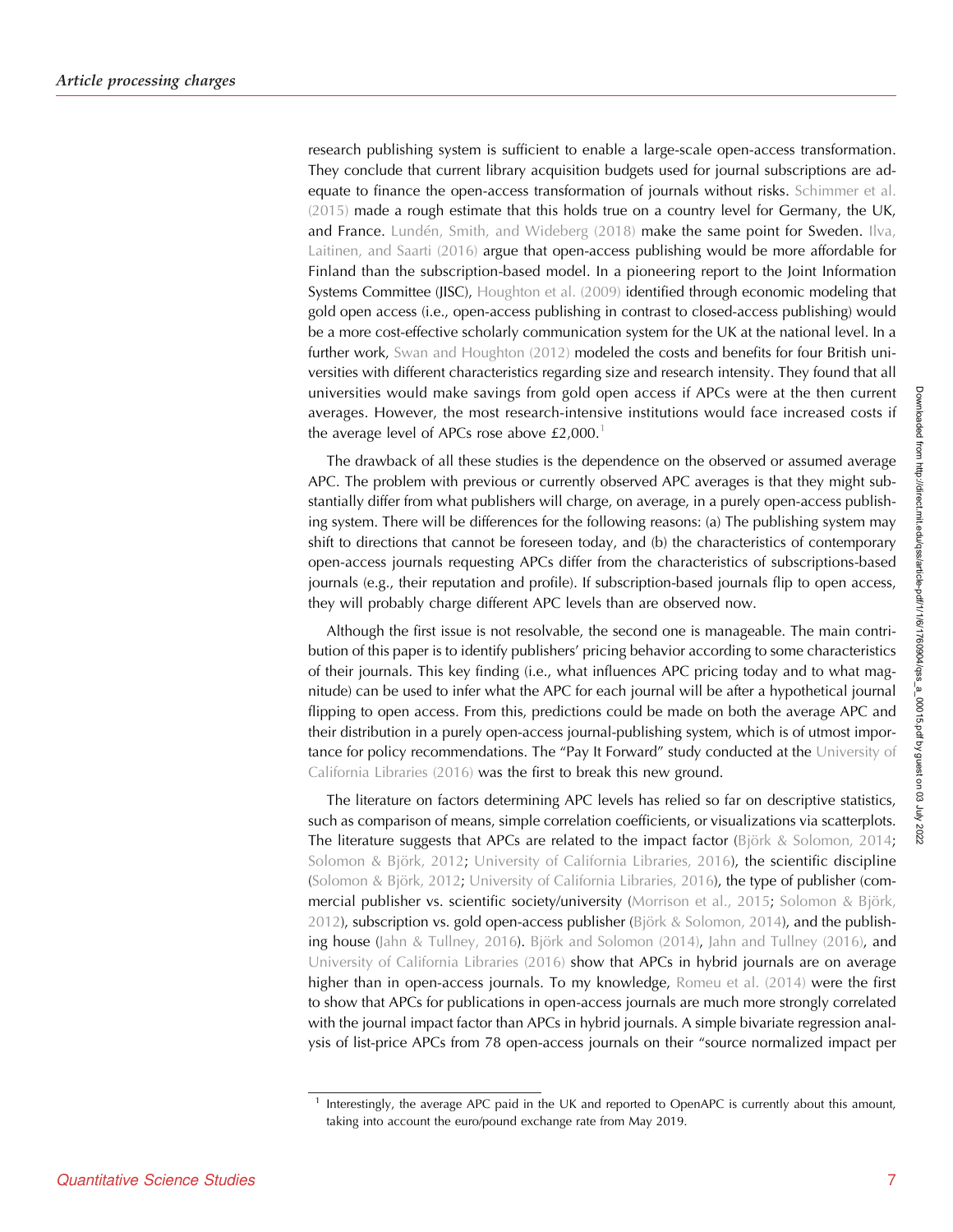paper" (SNIP) was first performed by the [University of California Libraries \(2016\)](#page-21-0), although the regression did not control for any other factors and the statistical significance was not reported. Moreover, the study provides an economic model to explain the rationale for why the perceived quality of a journal is positively related to its APC.

However, all previous literature failed to examine the interdependence between the abovediscussed factors. For example, the finding that APCs for publications in hybrid journals are on average more expensive than APCs in open-access journals could be resolved by the citation impact. Publishers could argue that hybrid journals have on average more citation impact than open-access journals, which are mostly market newcomers, and hybrid journals are therefore more valuable. A further problem with the previous literature is that readers less familiar with statistics could infer causality from correlations, which need not to be the case. Therefore, it is of utmost importance to use multivariate regression analysis and statistical inference for the improvement of our understanding on APC levels.

Throughout this study and consistent with the literature, I define an article processing charge as the fee for the publication of an open-access article in an open-access or hybrid journal. Usually, either the author directly or his or her institution is invoiced. Other fees eventually associated with publishing (e.g., submission, page, or color fees) are not considered as being part of APCs. APCs are charged to publish scientific articles in open access. That means "free availability on the public internet, permitting any users to read, download, copy, distribute, print, search, or link to the full texts of these articles, […] without financial, legal, or technical barriers other than those inseparable from gaining access to the internet itself " [\(BOAI,](#page-21-0) [2002\)](#page-21-0). Open-access articles may be published either in open-access journals, where the complete content is open access, or in hybrid journals, where only some parts are open access and other parts have closed access and may be accessed via paying a subscription fee. Journals with completely closed-access content are called *subscription-based journals*. The phrase openaccess transformation refers to the conversion of the publication system from closed access to open access—and within the purpose of this study—for scientific peer-reviewed journals.

This paper investigates how much of APC pricing can be attributed to journal-related factors. With data from OpenAPC, which is part of the INTACT project at the Bielefeld University Library, Germany, the APCs actually paid (in contrast to catalog prices) are explained by the following variables: (a) the SNIP of the CWTS Journal Indicators capturing the citation impact of a journal, (b) whether the journal is open access or hybrid, (c) the publisher of the journal, (d) the subject area of the journal, and (e) the year. I performed a multivariate linear regression on the total OpenAPC data set as well as on a subsample of British data from 2014 to 2017 to circumvent the problem of sample-selection bias.

The study design is limited to journals that cover all their costs associated with publishing articles via an author-facing APC. This paper does not aim at explaining why some journals charge an APC and others do not; neither does it aim to explore the total costs of publishing or the operating costs of publishers. In particular, it does not consider free-of-charge journals, which are issued by universities or research institutions, and run via in-kind support. Therefore, the use of OpenAPC, which does not record any free-of-charge publications, is consequential.

The paper is organized as follows. The OpenAPC data set and the CWTS Journal Indicator SNIP are explained and descriptive statistics are presented in Section 2. Section 3 first describes how to circumvent the issue of sample selection bias and then outlines the statistical model. Section 4 presents the results, the consequences of which are discussed in depth in Section 5. Section 6 concludes.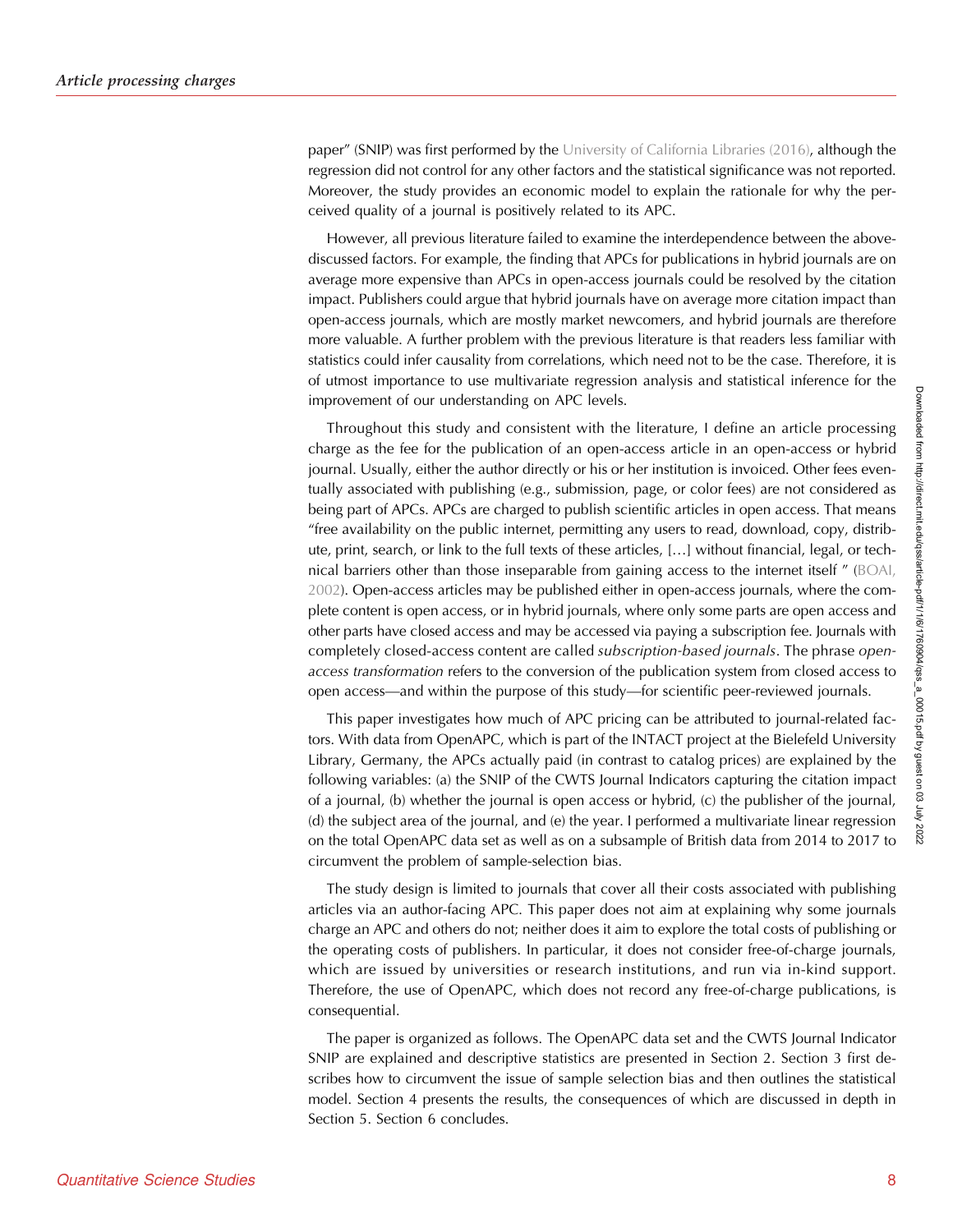## 2. DATA

# 2.1. Data Sources

# 2.1.1. The OpenAPC data set

OpenAPC is a unique data set on APCs actually paid. OpenAPC is part of the INTACT project, which was funded by the Deutsche Forschungsgemeinschaft (German Research Funding Foundation) and, since October 2018, by the Bundesministerium für Bildung und Forschung (Federal Ministry of Education and Research), Germany. OpenAPC is located at the Bielefeld University Library with contributors from Europe and North America. It aggregates fees paid for open-access articles by universities, funders, and research institutions (see [Broschinski](#page-21-0) [and Pieper \(2018\)](#page-21-0) for more information on OpenAPC). Among data from numerous German, Swedish, and Norwegian universities and research institutions, OpenAPC aggregates data from the Austrian Fund for Scientific Research (FWF) and the British Wellcome Trust, as well as the Jisc Collections. In version 3.50.3 from January 25, 2019 ([Jahn & Broschinski,](#page-21-0) [2019\)](#page-21-0), which is used in this study, the OpenAPC data set comprises 72,975 observations in total. $<sup>2</sup>$ </sup>

The OpenAPC data set is a sample of APCs paid by researchers from 13 countries. However, for most countries, the sample is small (particularly the United States) and clearly not representative of the APCs paid by their researchers (for example, Germany).<sup>3</sup> Nevertheless, it is the most comprehensive data collection on APCs actually paid that is publicly available. $4$  Most importantly, OpenAPC offers a rather good representation of APCs that were paid in the UK. For the research question and the method, it is not important that the data at hand cover all or most of the APCs actually paid from a country, but that the sample is not biased or skewed to some factors related to both the APC level and the explanatory variables (SNIP, hybrid or open-access journal, publisher, subject area, period.) To my knowledge, there is no such bias for the UK (see Section 3.2 for an in-depth discussion).

For the purpose of this study, the following indicators were used from the OpenAPC data set:

- Top-level organization which covered the fee (institution)
- Year of payment (period)
- APC amount paid, including taxes, discounts etc.; excluding submission fees or page/ color charges (euro)
- A Boolean indicator (is\_hybrid) on whether the journal is hybrid (true) or gold open access (false)
- Publisher (publisher)
- Journal title (journal\_full\_title)

Information on the International Standard Serial Number (*issn*) as well as the linking ISSN (issn\_l) is used for merging the OpenAPC data set with the CWTS Journal Indicators. An

<sup>&</sup>lt;sup>2</sup> However, there is one reported APC that is out of realistic scope (above  $\in$ 10,000) and most probably the result of a typing error (misplaced decimal points). Therefore, this observation is deleted from the beginning.

<sup>&</sup>lt;sup>3</sup> A quick glance at the Web of Science Core Collection reveals that there are almost one million gold open-access articles, reviews, and proceedings that were published between 2013 and 2017 in journals by North American and European researchers (including about 150,000 publications of British authors). However, no information is available as to whether these publications were associated with an APC. Although most open-access journals do not charge an APC (as reported by the Directory of Open Access Journals), the most publication-intensive journals, journals that belong to big publishers as well as hybrid journals, largely demand APCs.

 $4\,$  Maybe publishers have better data, but they are surely confidential.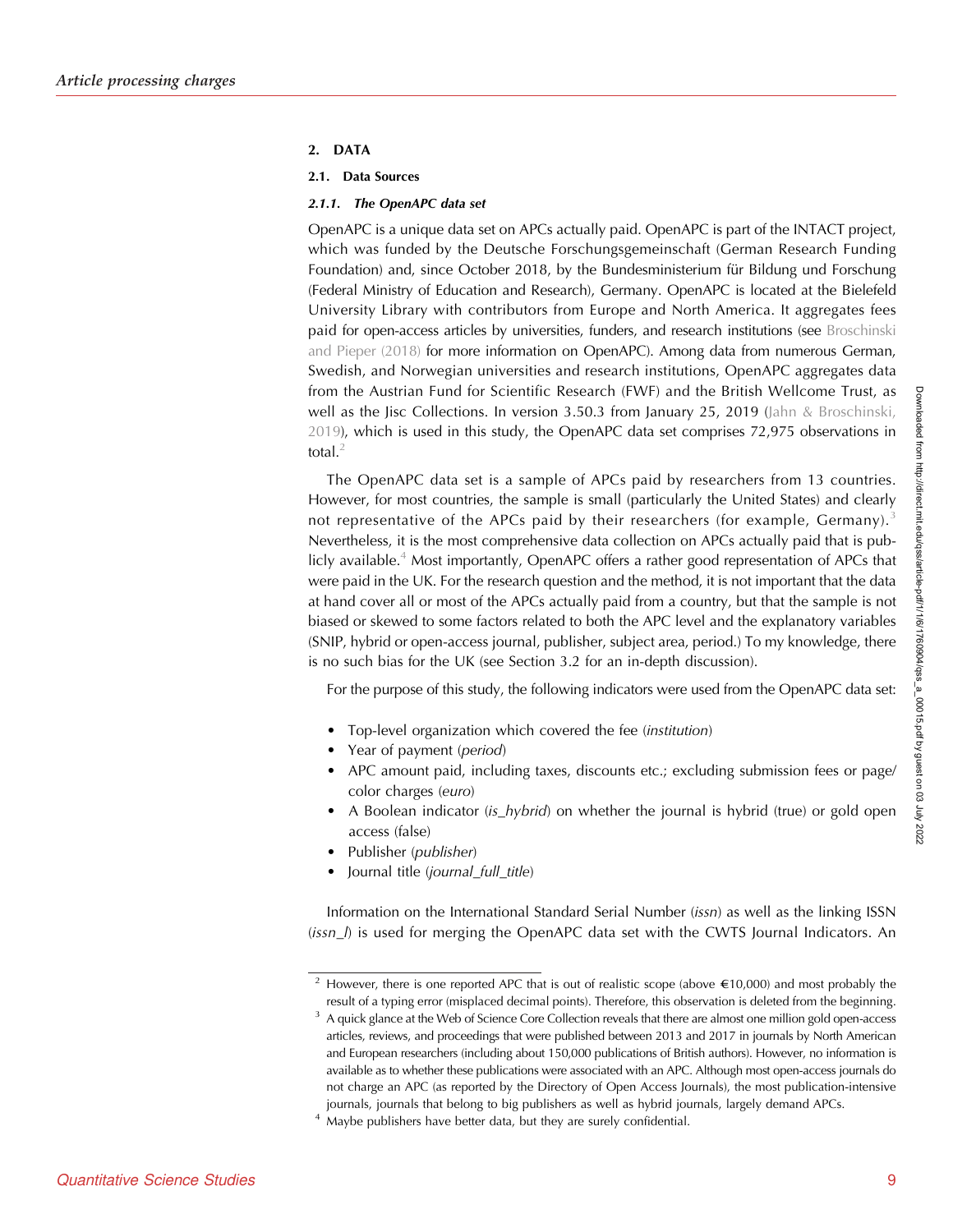institutional mapping table provided by the OpenAPC project is used to retrieve the country of the institution that covered the fee. More information on the OpenAPC data is given in Section 2.2.

## 2.1.2. The CWTS journal indicators

Within the research community, the number of published articles as well as the reputation and quality perception of journals in which the articles were published play a major role for career promotion. Journal citation metrics capture or at least try to capture some aspect of a journal's reputation and quality. Publisher emphasize impact factors of their journals to underline their relevance within the research field. In turn, authors frequently use impact factors to decide where to submit a manuscript. It is not the purpose of this paper to analyze or discuss whether journals citation metrics are suitable for research evaluation, career promotion, or subscription to journals. Moreover, I do not answer the question on whether a subscription or publication fee should be linked—from a normative point of view—to the journal's citation impact. I recognize that it does obviously play a role in scientific publishing. The focus of this study is on whether and how the journal's impact is linked to APCs charged, among other journal-related factors.

The indicator of journal citation impact that is used in this study is the "source normalized impact per paper" (SNIP) [\(CTWS, 2018\)](#page-21-0). It is regularly compiled by the Centre for Science and Technology Studies (CWTS) at Leiden University. The indicator was introduced by [Moed](#page-21-0) [\(2010\)](#page-21-0) and further developed by [Waltman et al. \(2013\)](#page-21-0). The SNIP is based on Elsevier's bibliographic database Scopus and uses a source normalized approach to correct for differences in citation practices between scientific fields. This is the main difference between the bestknown indicator "Journal Impact Factor" (JIF) of Clarivate Analytics and the SNIP. The former is based on the Web of Science and is published in the Journal Citation Reports (JCR). Because of disciplinary differences in citation behaviors, it is not appropriate to compare the JIFs of journals between different research fields. The SNIP indicator addresses this problem by taking into account the citation characteristics of the journal's subject field (i.e., frequency that authors cite other papers; rapidity of maturing citation impact; extent to which the database used for the assessment covers the field's literature); see [Moed \(2010\).](#page-21-0) For this reason, the SNIP—instead of the JIF—is applied within this study. The SNIP score ranges from zero to about 79 points. However, only few journals reach SNIP scores above three or four. By definition, the average SNIP value of the cited journals in a field (weighted by its number of publications) equals one (see [Waltman et al., 2013](#page-21-0)).

The CWTS Journal Indicators were accessed in November 2018, with coverage up to 2017. The variables Source.title, Source.type, Print.ISSN, Electronic.ISSN, ASJC.field.IDs (to retrieve the subject area of the source), Year, and SNIP were used for further analysis. The analysis is limited to journals only. The CWTS Journal Indicators were merged with OpenAPC by using the ISSNs delivered by the respective data set and the ISSN-to-ISSN-L file from July 1, 2018 that contains a table matching all assigned ISSNs with their corresponding linking ISSN ([CIEPS,](#page-21-0) [2018\)](#page-21-0). This procedure delivered the highest match between both data sets. Data points without any ISSN could not be processed further. By merging both data sets, the OpenAPC data was enriched with the SNIP and the subject area of the respective journals.

#### 2.2. Descriptive Statistics of the Enriched OpenAPC Data Set

In this section, statistics describing the enriched OpenAPC data set are presented. From this we will learn who mostly paid reported APCs and which publishers and journals received most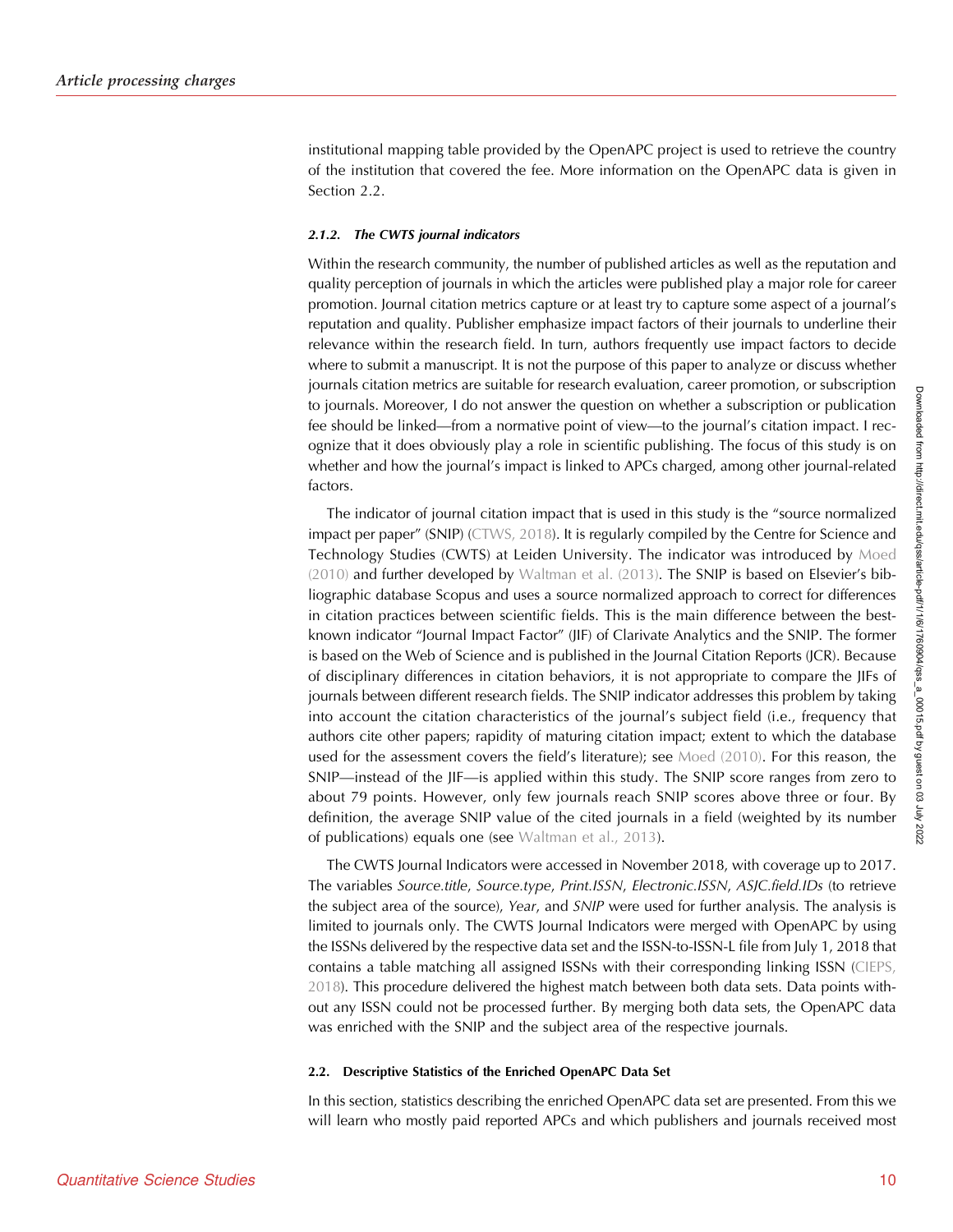<span id="page-5-0"></span>

|                                  | Frequency      | Percentage |
|----------------------------------|----------------|------------|
| Institution                      |                |            |
| UCL                              | 6383           | 16.33      |
| Wellcome Trust                   | 4992           | 12.77      |
| University of Cambridge          | 2986           | 7.64       |
| University of Oxford             | 2641           | 6.76       |
| Imperial College London          | 2524           | 6.46       |
| University of Manchester         | 1885           | 4.82       |
| (Other)                          | 17678          | 45.22      |
| Period                           |                |            |
| 2017                             | 12239          | 31.31      |
| 2016                             | 9970           | 25.51      |
| 2015                             | 7413           | 18.96      |
| 2014                             | 7113           | 18.20      |
| 2018                             | 2175           | 5.56       |
| 2013                             | 175            | 0.45       |
| (Other)                          | $\overline{4}$ | 0.01       |
| Publisher                        |                |            |
| Elsevier BV                      | 8695           | 22.24      |
| Springer Nature                  | 6343           | 16.23      |
| Wiley-Blackwell                  | 4791           | 12.26      |
| Public Library of Science (PLoS) | 2318           | 5.93       |
| Oxford University Press (OUP)    | 2058           | 5.26       |
| <b>BMJ</b>                       | 1402           | 3.59       |
| (Other)                          | 13482          | 34.49      |
| Journal                          |                |            |
| PLOS ONE                         | 1691           | 4.33       |
| Scientific Reports               | 1499           | 3.83       |
| <b>Nature Communications</b>     | 812            | 2.08       |
| <b>BMJ</b> Open                  | 563            | 1.44       |
| Nucleic Acids Research           | 260            | 0.67       |
| NeuroImage                       | 250            | 0.64       |
| (Other)                          | 34014          | 87.02      |

Table 1. Summary statistics of discrete variables, UK sample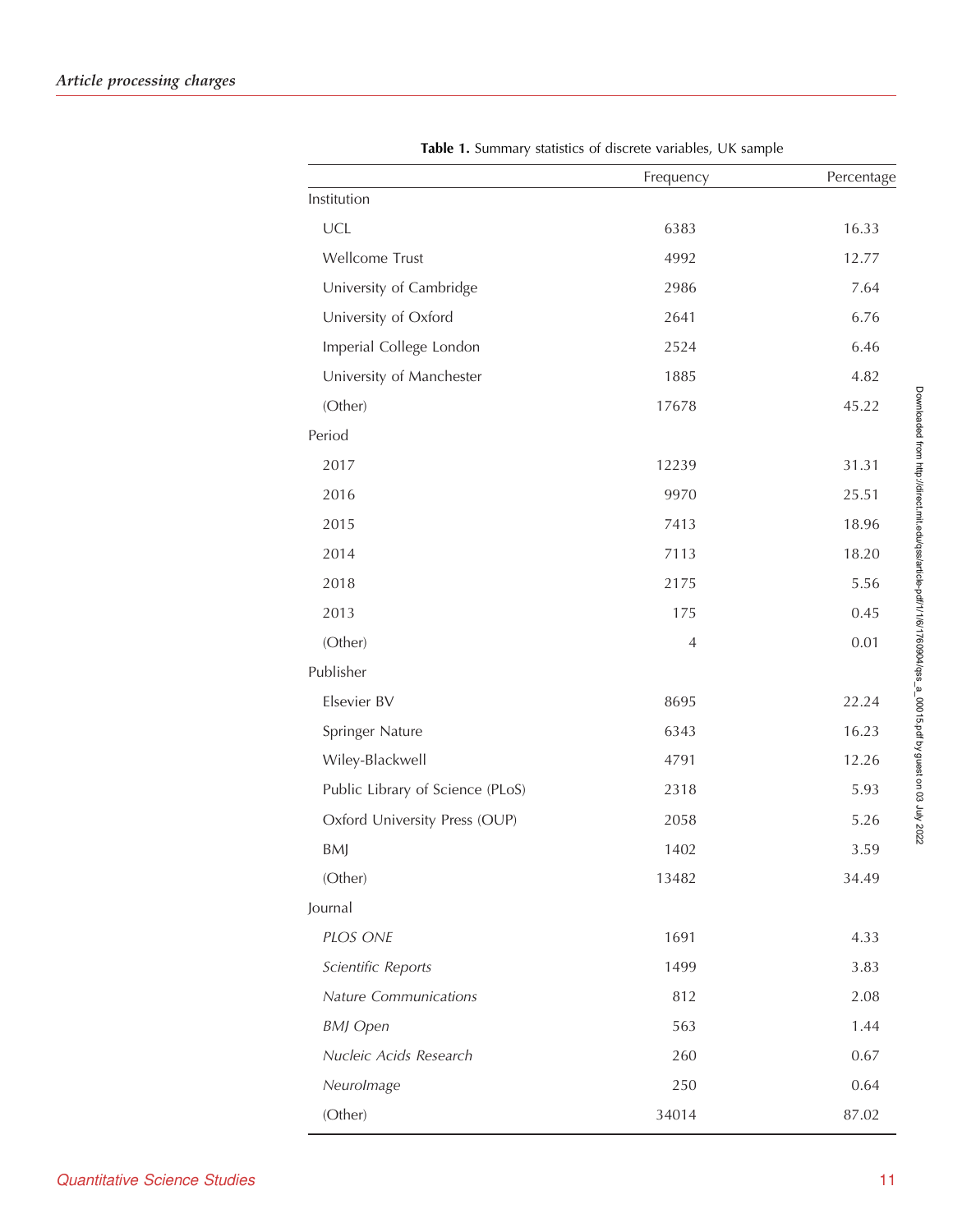|                              | Frequency | Percentage |
|------------------------------|-----------|------------|
| Subject area                 |           |            |
| <b>Health Sciences</b>       | 9643      | 24.67      |
| Life Sciences                | 15405     | 39.41      |
| Physical Sciences            | 8358      | 21.38      |
| Social Sciences & Humanities | 2150      | 5.50       |
| <b>NA</b>                    | 3533      | 9.04       |
| Published in journal that is |           |            |
| Open access                  | 13093     | 33.50      |
| Hybrid                       | 25996     | 66.50      |

Table 1. (continued)

APC payments. Moreover, we will see how the observations are distributed over the journals' citation impact, subject area, and years. [Table 1](#page-5-0) provides summary statistics for the discrete variables. Large British universities as well as research funding and research organizations contributed most APC payments to OpenAPC. The last completed reporting year was  $2017<sup>5</sup>$  In this year, 12,239 APC-funded articles were registered from the UK. The number of observations is rising each year because an increasing number of institutions record APC payments and report them to OpenAPC. The reports from 2018 were incomplete at that time and therefore disregarded in the regression analysis.

In the OpenAPC UK sample, most APC-funded articles were published by Elsevier, Springer Nature, and Wiley-Blackwell—all of them being traditional subscription-based publishers. OpenAPC data suggests that large, traditionally subscription-based publishers dominate the market for open-access publications. Only the Public Library of Science (PLoS) might have noteworthy market shares. In total, OpenAPC reports APC payments to 211 publishers from UK.

However, APC-funded and reported articles were mostly published in the pure open-access megajournal PLOS ONE (about 4% of all articles), followed by Scientific Reports, which belongs to Springer Nature. The journals' subject areas confirm the practical experience that social sciences and humanities play a minor role in APC-based open-access publishing. About two thirds of the APCs were paid to publish an article in a hybrid journal and one third for publication in an open-access journal.

[Table 2](#page-7-0) summarizes the continuous variables APC in euros and SNIP. About half of the articles were published in journals that have SNIP values between 1.1 and 1.8. The average citation impact is about 1.6, which is above the standardized SNIP mean of 1, which is the impact of an average journal in a specific field. Very few articles were published in high-impact journals (see [Figure 1\)](#page-8-0). The most prestigious reported journal is The Lancet owned

<sup>&</sup>lt;sup>5</sup> There is a delay between the payment of an APC and the inclusion of this APC in OpenAPC. Institutions need some time to publish their APC payment via GitHub or report them to a national aggregator (e.g., JISC in the UK). National aggregators collect and process the data and usually publish them once a year. These collections are successively integrated in OpenAPC.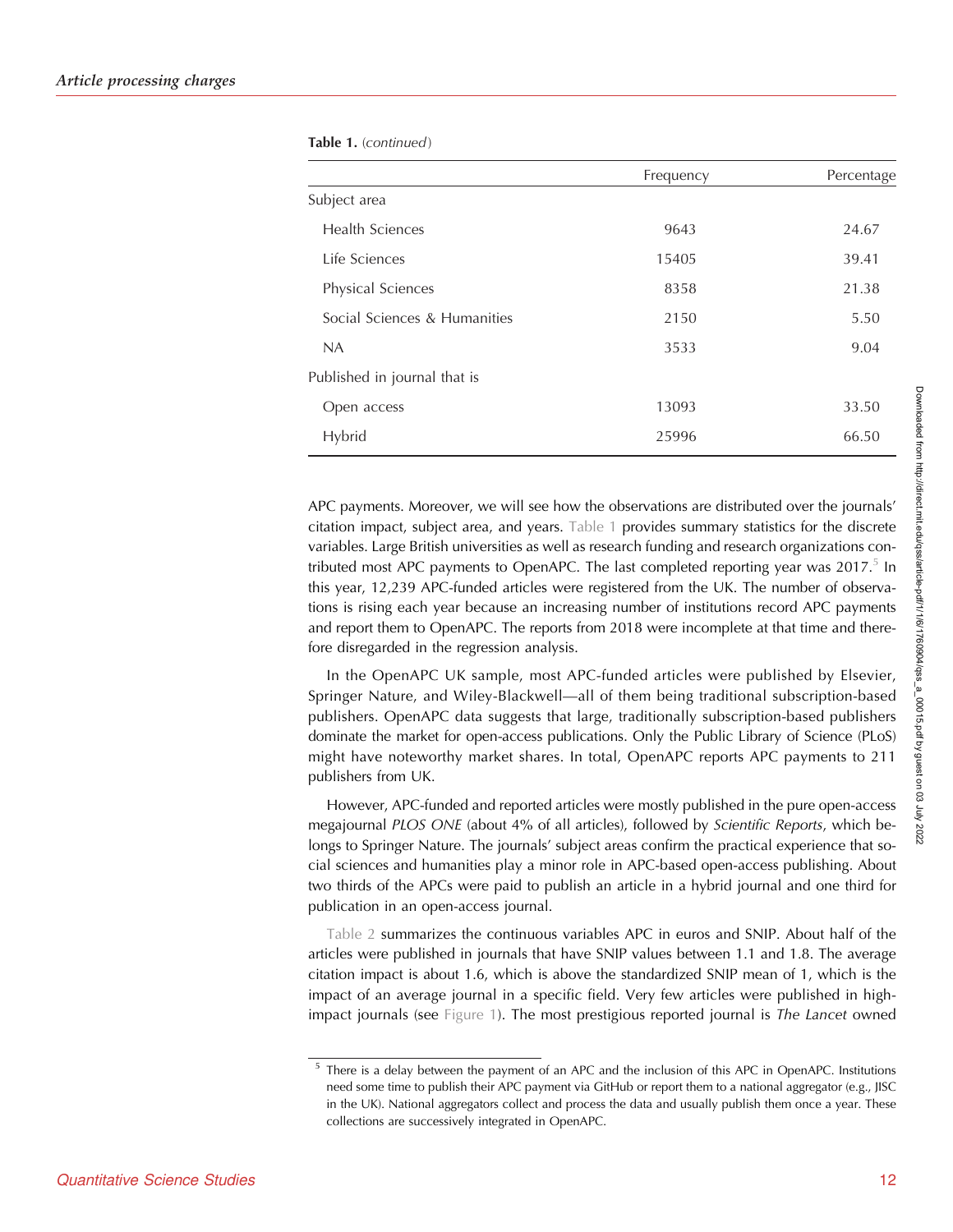<span id="page-7-0"></span>

|                          | APC in euros | <b>SNIP</b> |
|--------------------------|--------------|-------------|
| Minimum value            | 18           | 0.00        |
| 1st quartile             | 1599         | 1.10        |
| Median                   | 2167         | 1.35        |
| Mean                     | 2314         | 1.58        |
| 3rd quartile             | 2863         | 1.78        |
| Maximum value            | 9858         | 16.12       |
| Number of missing values | $\theta$     | 3292        |

Table 2. Summary statistics of continuous variables, UK sample

by Elsevier. Unfortunately, about 3,300 SNIP observations are missing because the CWTS Journal Indicators are not calculated for all journals listed in the OpenAPC data set. In addition, the CWTS Journal Indicators for 2018 were not available at that time.

We now turn to a detailed description of the APCs in euros. The mean APC is about  $\epsilon$ 2,300 and the median about  $\epsilon$ 2,200. As one can see in [Figure 2](#page-8-0), the distribution is right skewed. There are many observations at the lower range, but some observations with high values raise the average APC. Fifty percent of the APC payments range from  $\epsilon$ 1,599 to €2,863. There are few observations above €6,000 (39 from 39,089 payments).

Summary statistics and histograms are also provided for the total sample and the German sample in the supporting information. Most APC payments are reported from the UK, followed by Germany a long way behind. This proportion reflects different reporting behaviors rather than the true size of all APCs paid in these countries.<sup>6</sup> In addition, Austria, Sweden, and Norway reported actively to OpenAPC, although the number of contributed observations has remained low—most probably due to the size of these countries. The increase from 2013 to 2014 was mainly driven by British data.

There are remarkable differences between the British, German, and total sample for some indicators in the OpenAPC data set. However, it should be kept in mind that comparisons between countries might be misleading as, for example, the German sample is definitely not representative of the population. The average APC is higher in the UK and much lower in Germany and the other countries. German APCs are barely above  $\epsilon$  2,000, most probably due to the APC-funding rules (price cap). In the total sample, almost half of reported APCs stem from publications in hybrid journals, but only 1% in the German sample. On average, British authors published in journals with more citation impact than German authors did. These differences largely reflect different APC-funding rules in the countries. APC funding in Germany is much more restrictive than in the UK. My interest is in explaining the APC-pricing behavior of publishers in general—not (yet) the influence of funding policies. Therefore, the regression analysis in Section 4.1 builds upon the UK sample.

The rest of the section presents plots showing the relationships between two indicators. The first is a scatter plot between APCs and the associated SNIP values ([Figure 3](#page-9-0)). Each point

<sup>6</sup> [Science-Matrix \(2018, p. 20\)](#page-21-0) provides a table showing the total number of published articles and openaccess levels (green vs. gold) for Germany and the UK. In 2014, British authors published slightly more articles in total and immediately in open access (gold route) than German authors.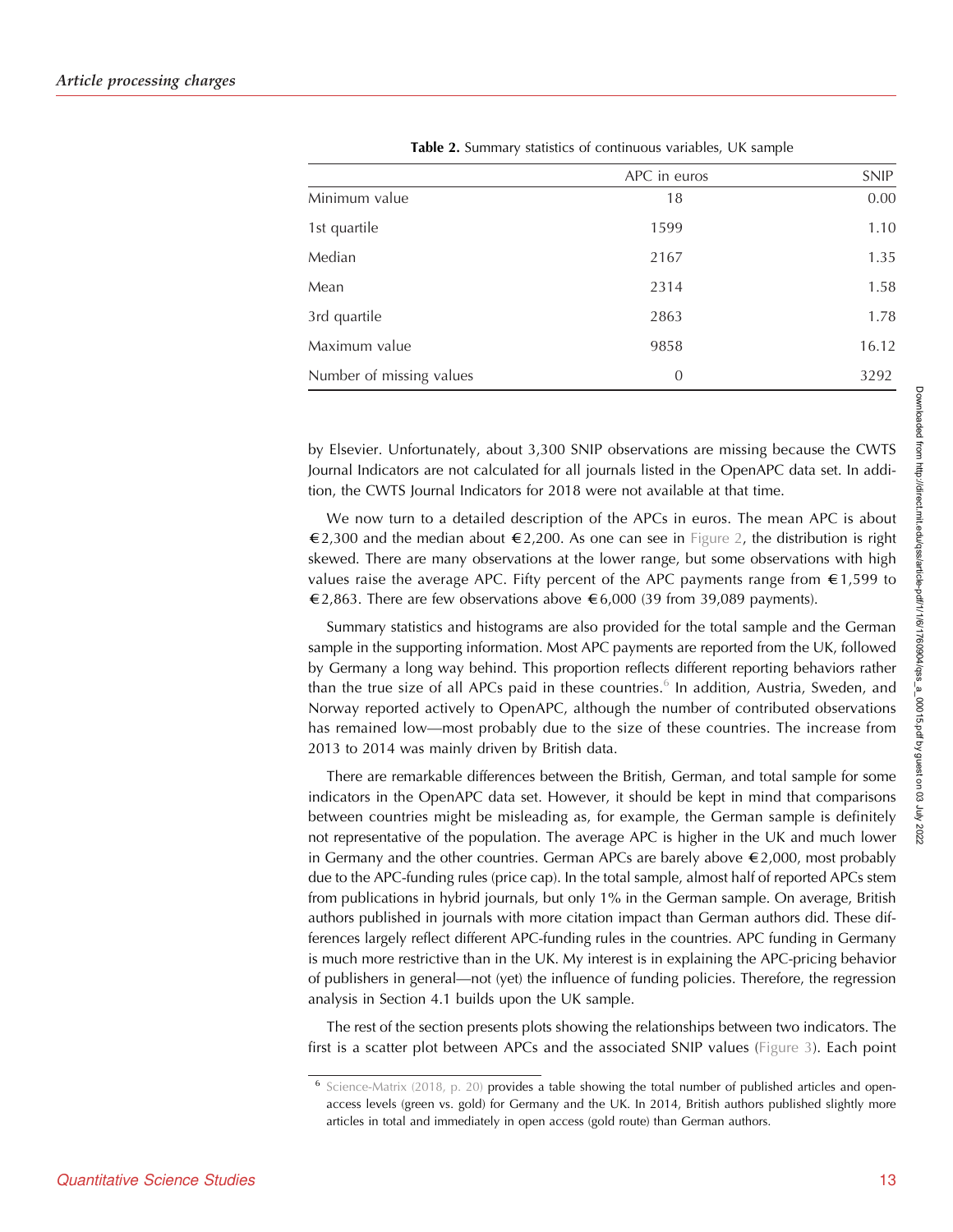<span id="page-8-0"></span>

Figure 1. Histogram of SNIP for OpenAPC records.

represents an article with its combination of APC and SNIP. The line shows the correlation between the two variables. Although the positive correlation seems to be weak, it is statistically highly significant (test statistic not reported here). Hence, articles in higher impact journals are charged more than in lower impact journals.

Breaking down APC payments for publications in open-access and hybrid journals ([Figure 4\)](#page-9-0) highlights that APCs in hybrid journals are much more expensive than in open-



Figure 2. Histogram of APC in euros.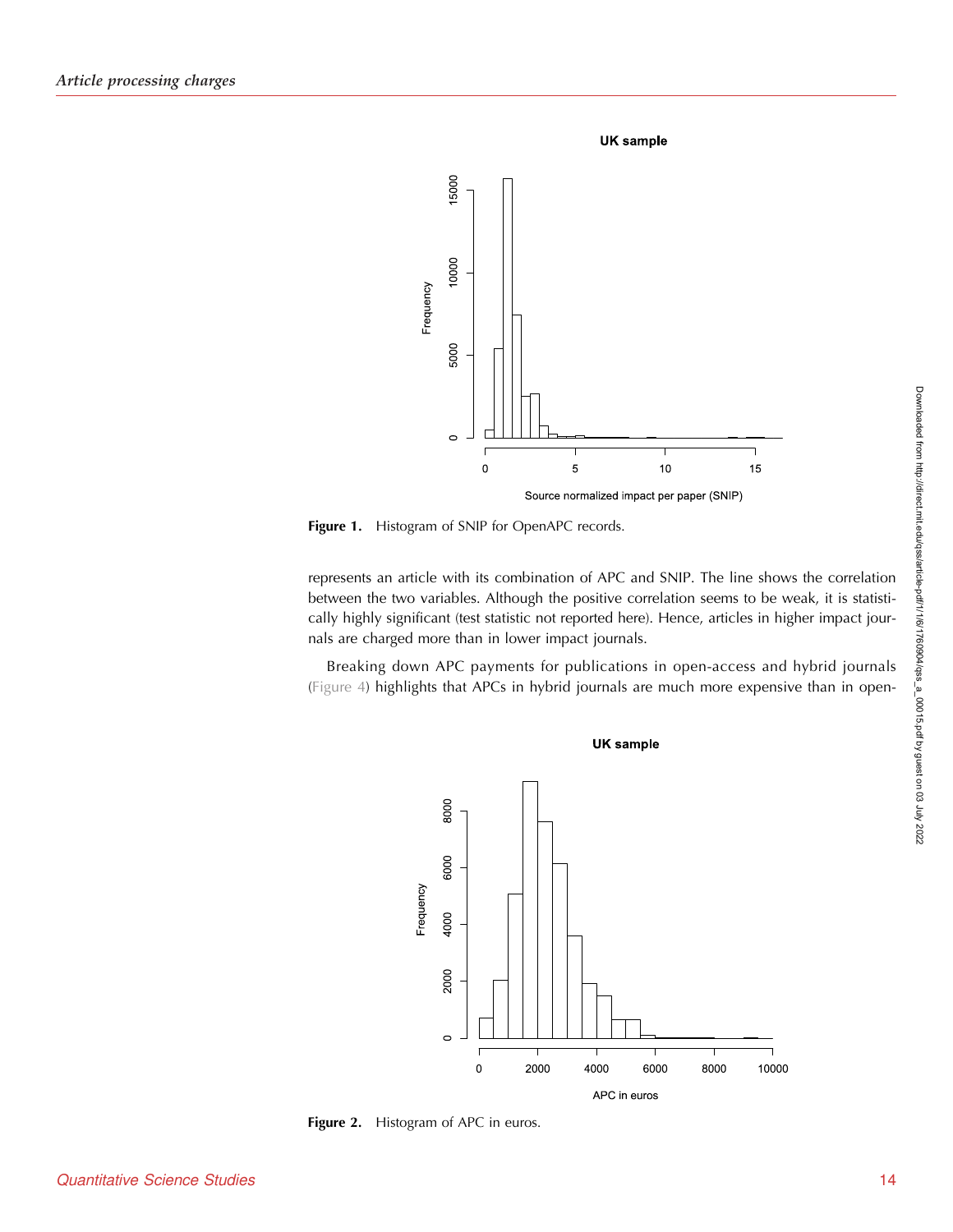<span id="page-9-0"></span>

Figure 3. Scatter plot APC vs. SNIP.

access journals. Moreover, hybrid journals tend to have a higher citation impact compared to open-access journals (see [Figure 5\)](#page-10-0).

[Figure 6](#page-10-0) presents the share of reported articles published in hybrid or open-access journals for the "big" publishers. Within the group of "other publishers," two thirds of the articles from the UK were released to the public in hybrid journals. Analyzing the shares of each "big" publisher shows a different picture. Either (almost) all articles were published in open-access



Figure 4. Box plots of APC in euro for open-access and hybrid journals.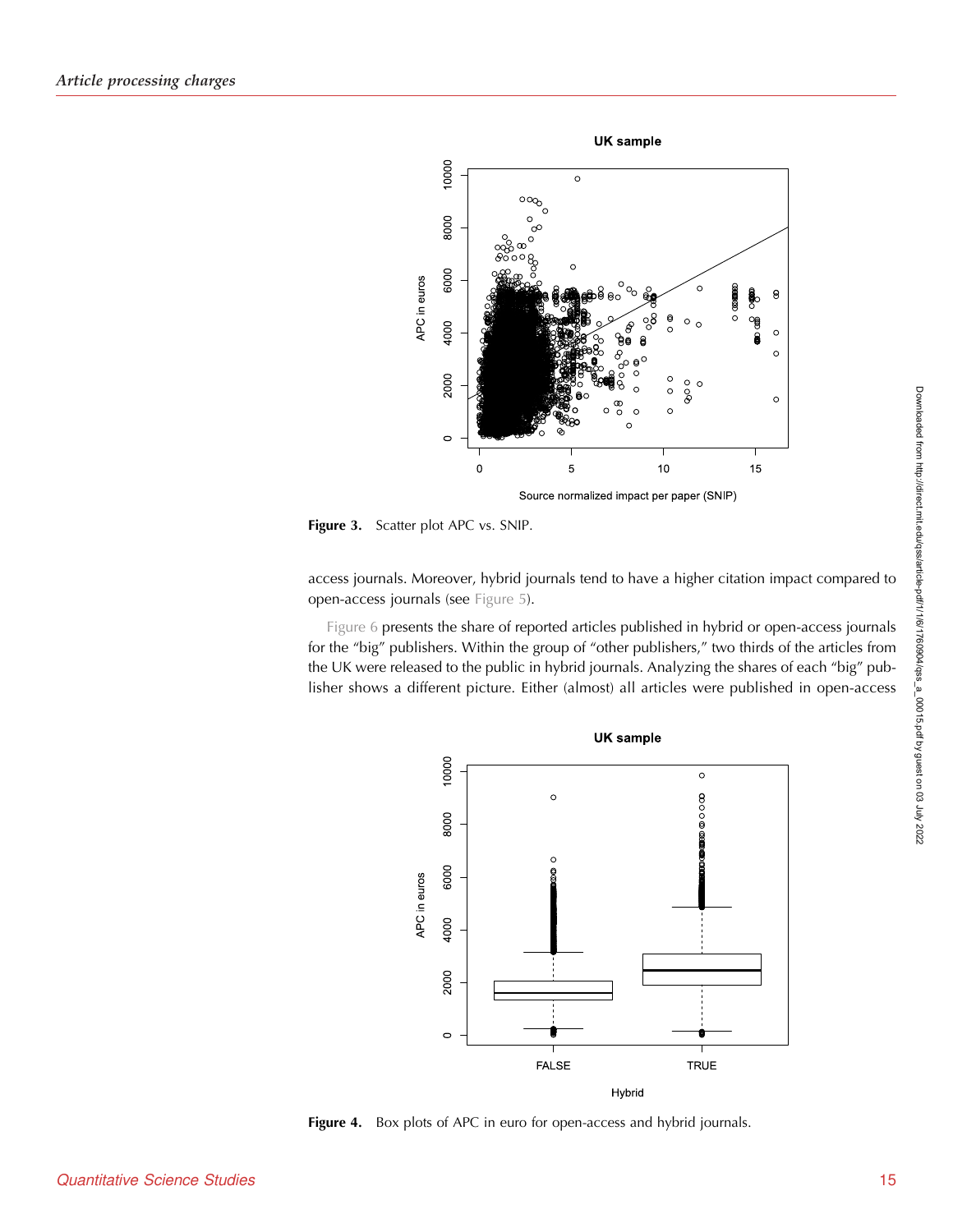<span id="page-10-0"></span>

Figure 5. Box plots of SNIP for open-access and hybrid journals in 2017. Note: Outliers are not drawn.



Figure 6. Distribution of articles among publishers and open-access vs. hybrid journals.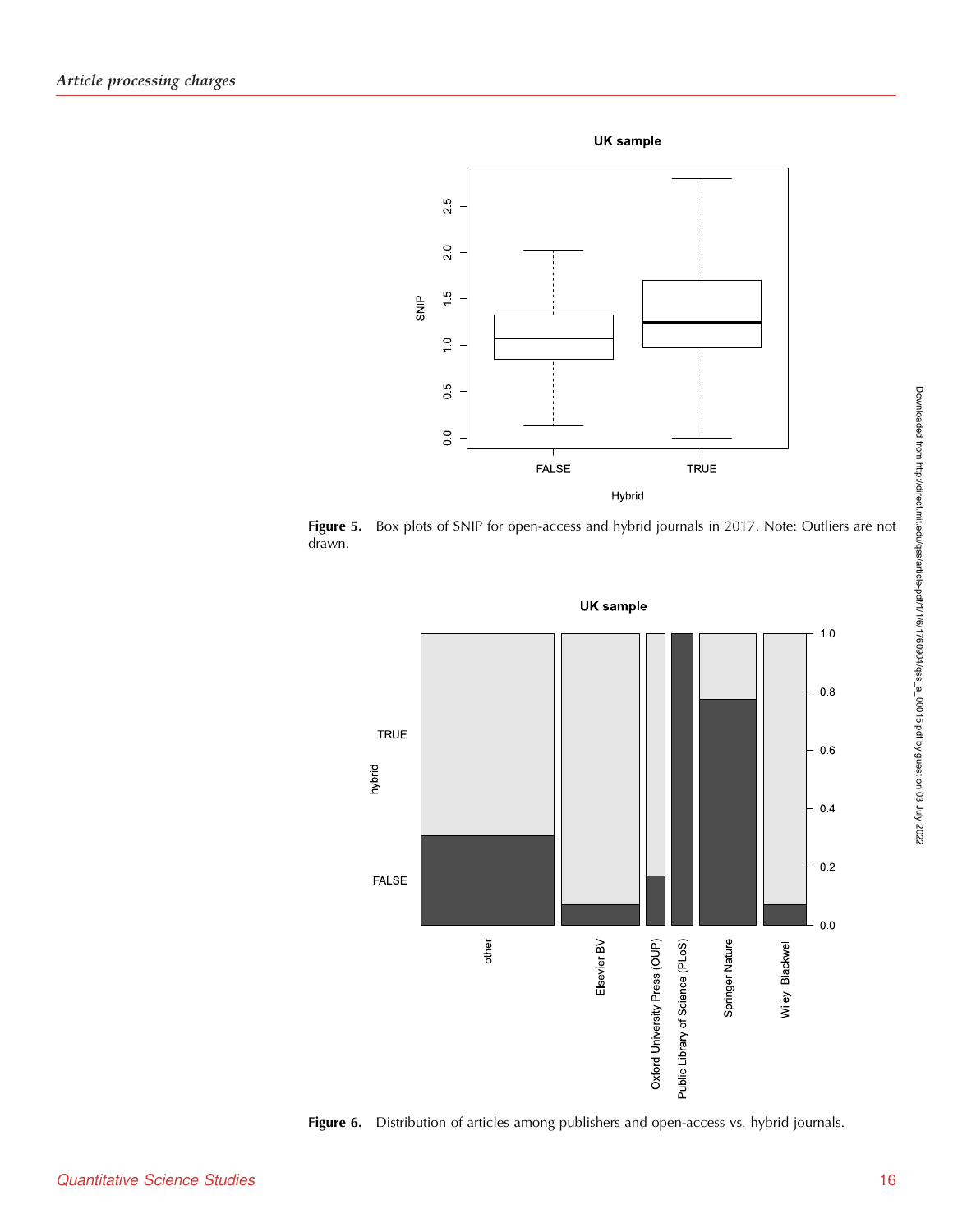journals (PLoS and Springer Nature), or almost all articles were published in hybrid journals (Elsevier, Wiley-Blackwell, Oxford University Press).

There are wide differences in APCs levels between the publishers, as one can see in the box plots of Figure 7. The median as well as the upper and lower quartiles of APC payments are the highest for Elsevier, followed by Oxford University Press. This means that these two publishers often charge expensive APCs. APCs are relatively low at PLoS, and they do not vary as much as at the other big publishers.

## 3. METHOD

## 3.1. Statistical Model

In this section, we will further investigate the factors behind the different APC levels. A multivariate, linear regression analysis is performed, where the independent variables SNIP, Hybrid, Big\_publisher, Subject\_area, and the year  $\gamma$  explain the dependent variable APC:

$$
APC_{it} = \alpha_i + \beta_1 \text{SNIP}_{it} + \beta_2 \text{Hybrid}_{it} + \beta_3 \text{SNIP}_{it} \times \text{Hybrid}_{it}
$$
  
+ **Big–publicf**<sub>it</sub> $\beta_i + \text{Subject\_area}'_{it} \beta_5 + \gamma_t + \epsilon_{it}.$  (1)



Figure 7. Box plots of APC for each publisher. Note: Some APCs are out of scale.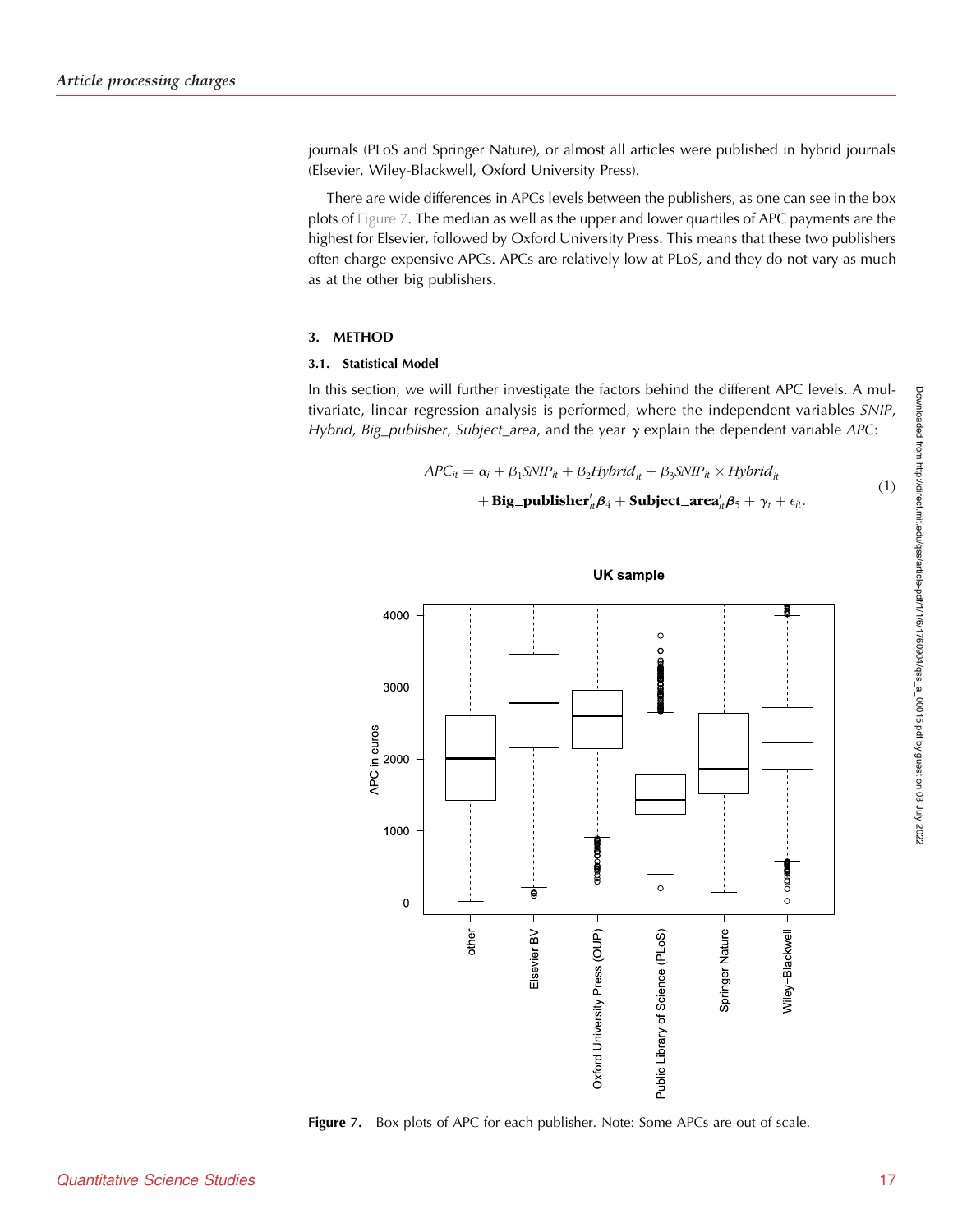The variable *Big\_publisher* is a column vector of dummy variables indicating the six largest publishers according to the respective sample of OpenAPC. The base group contains all other publishers. Likewise, Subject\_area is a column vector of the four subject areas to which each journal is assigned, where health sciences is the base group.  $\beta_4$  and  $\beta_5$  are the corresponding vectors of coefficients,  $\alpha_i$  is the individual-specific effect, and  $\epsilon_{it}$  is the disturbance term. The subscripts *i* and *t* denote the *i*th observation at the *t*th period. Moreover, I expect that the explanatory power of SNIP is different for hybrid and open-access journals. That is why the estimation equation contains an interaction term between SNIP and Hybrid.<sup>7</sup>

To illustrate the interpretation of the coefficient of Hybrid and its interaction term with SNIP, conditional expectations of Eq. (1) are presented. For open-access journals, the conditional expectation is

$$
E[APC_{it}|Hybrid_{it} = 0] = \alpha_i + \beta_1 \text{SNIP}_{it} + \text{Big\_publicer}_{it}'\beta_i + \text{Subject\_area}_{it}'\beta_5 + \gamma_t.
$$
\n(2)

For hybrid journals, the conditional expectation of Eq. (1) is

$$
E[APC_{it}|Hybrid_{it} = 1] = (\alpha_i + \beta_2) + (\beta_1 + \beta_3)SNIP_{it}
$$
  
+ **Big–publicf**<sub>it</sub> $\beta_4$  + **Subject**<sub>..</sub>**area**<sub>it</sub> $\beta_5$  +  $\gamma_t$ . (3)

Hence,  $\beta_2$  induces an intercept shift and  $\beta_3$  induces a slope shift.

The OpenAPC data set is not a panel but a repeated cross-section. That means that data are obtained by a sequence of independent samples, where the unit of each sample is the article. I performed a static linear regression with random and time effects based on  $T$  successive crosssections. Therefore, heteroskedasticity had to be taken into account and robust standard errors were calculated for hypotheses tests.<sup>8</sup> Eq. (1) is estimated by pooled ordinary least squares (OLS) and the results are reported in Section  $4.9$ 

#### 3.2. Sample Selection

Two issues arise that could lead to biased coefficient estimates: sample selection and missing data. The first issue arises if the sample at hand is not representative of the population. This would render OLS parameter estimates inconsistent [\(Cameron & Trivedi, 2006](#page-21-0), p. 529). In our case, we observe a sample of APCs, but for some countries, the sample is not randomly drawn from the population, as high APCs are systematically underreported to the OpenAPC project. In Germany, the Deutsche Forschungsgemeinschaft (DFG)—a funding organization—supports publication funds at some universities. If a member of the university is the submitting or corresponding author of an article in an open-access journal, the publication fund can take over the obligation to pay the APC up to  $\epsilon$  2,000. The APC must not be above this limit to be covered by the DFG-supported publication fund. Otherwise, the author has to pay the APC out of department, third-party, or private funds. Publication funds systematically report to the OpenAPC project, whereas there are almost no ways to report otherwise-funded APCs. To make things worse, authors could choose not to publish in expensive open-access journals at all but to publish in subscription-based journals. Having this in mind, it is possible to infer the determinants for APCs up to  $\epsilon$  2,000 but not above. The sample selection could be more

 $\frac{7}{1}$  I also considered nonlinear relationships between APC and SNIP. However, it turned out that linearization is not necessary.

<sup>&</sup>lt;sup>8</sup> See [Cameron and Trivedi \(2006](#page-21-0), p. 47 and pp. 770–771) for a discussion on repeated cross-sections.

<sup>&</sup>lt;sup>9</sup> The results were obtained using R 3.4.3 [\(R Core Team, 2017](#page-21-0)) with the packages Imtest 0.9-35 ([Zeileis &](#page-21-0) [Hothorn, 2002\)](#page-21-0), sandwich 2.4-0 [\(Zeileis, 2004\)](#page-21-0), car 2.1-6 [\(Fox & Weisberg, 2011\)](#page-21-0), texreg 1.36.23 ([Leifeld,](#page-21-0) [2013](#page-21-0)) and xtable 1.8-2 [\(Dahl, 2016](#page-21-0)).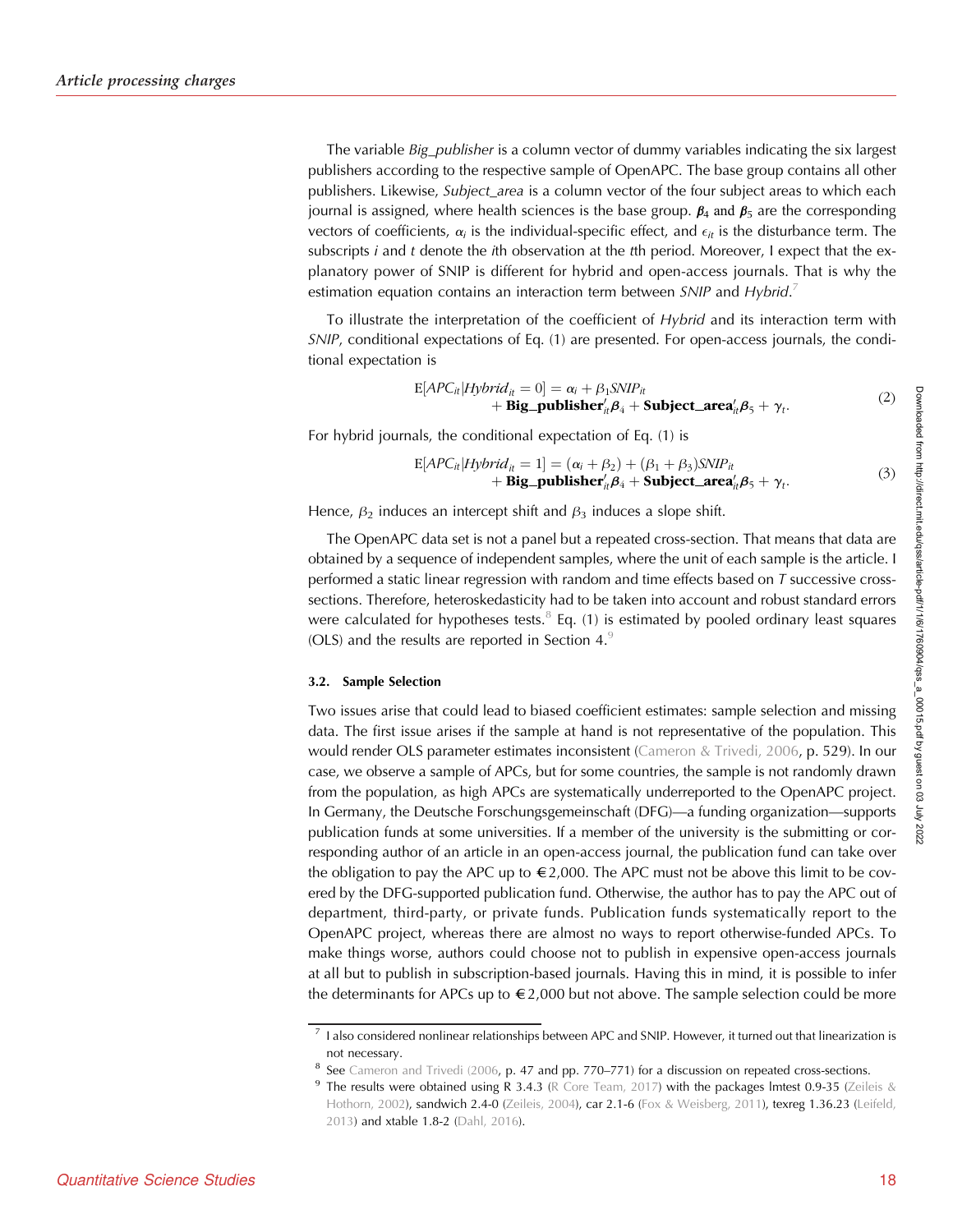or less severe depending on the national conditions for APC funding. The stricter the conditions (e.g., a price cap) the less representative the sample is likely to be. To my knowledge, the conditions for APC funding are least restrictive in the UK. There are no price caps for APCs, and APCs are funded for publications in both open-access and hybrid journals. Fortunately, the OpenAPC data set contains plenty of UK data from 2014 to 2017, so that I can base the entire analysis on the UK sample (see Section 4.1), largely avoiding the problem of sample selection and inconsistent estimates.

The second issue that could lead to biased coefficient estimates arises if the data set has missing observations. In the UK sample, there are approximately 3% of observations with missing citation impact (SNIP) and subject area (e.g., life sciences). I assessed the direction and range of the potential bias on the estimation results due to missing data and report them in the supporting information. Missing data turned out to be a minor problem.

#### 4. RESULTS

# 4.1. Results of the UK Sample

Turning now to the estimates of Eq. 1, [Table 3](#page-14-0) shows the results of four models based on the UK sample from 2014 to  $2017.<sup>10</sup>$ 

The first model is a bivariate regression of APC on SNIP, which already explains 11% of the total variance. In the second model, APC levels are explained by whether the article was published in a hybrid or open-access journal. Indeed, APCs in hybrid journals are more expensive. This variable explains 11% of the total variance in a bivariate regression. Combining both variables (including their interactions term) represents Model 3, where 24% of the total variance is explained and all coefficients are statistically significant. The coefficient of SNIP is about  $\epsilon$ 888, which means that, on average, an open-access journal with a SNIP value of 2 charges about  $\epsilon$ 888 more than an open-access journal with a SNIP value of 1 (other things being equal). Likewise, a hybrid journal is estimed to charge, on average, about  $\epsilon$ 1,550 more than an open-access journal (again, other things being equal). However, a hybrid journal is less sensitive to its impact. For each additional SNIP score, it charges just about €209 ( $\approx$  888 – 679) more. To sum up, hybrid journals tend to be more expensive and less sensitive to their citation impact than open-access journals. In Model 4, the total set of variables is included to explain APC levels. The dummy variables indicating a big publisher, the subject area, and the year do not add as much to the adjusted  $R^2$ . Nevertheless, most coefficients are statistically significant and economically substantial. Publishing in Elsevier journals is quite expensive (on top of the fact that most Elsevier journals are hybrid) and least expensive in PLoS journals. Publishers might follow different price-setting strategies, or some reputation is associated with a publisher label, which is not reflected in the SNIP. Publications in life sciences are much costlier than in social sciences and humanities.

Furthermore, the results seem to indicate a price increase from 2014 to 2015. There are several potential explanations for this finding, which cannot be identified from this research

<sup>&</sup>lt;sup>10</sup> Inspecting residuals (not reported here) shows no serious problems with outliers. However, for economic reasoning, I decided to disregard the lowest and highest 1% of APCs from the UK sample as outliers. On the one hand, the lowest 1% of APCs are likely not stand alone APCs (below  $\epsilon$ 304) because the minimum cost for publishing an article in a reliable journal is well above this amount. Publishing in reliable journals, these APCs could be subsidized by organizations, or discounted APCs because of waivers or personal membership in scientific communities or learned societies. On the other hand, the highest 1% of APCs are most probably the result of typing error (above  $\epsilon$  5,349). List-price APCs do not exceed this amount, even at the most expensive journals.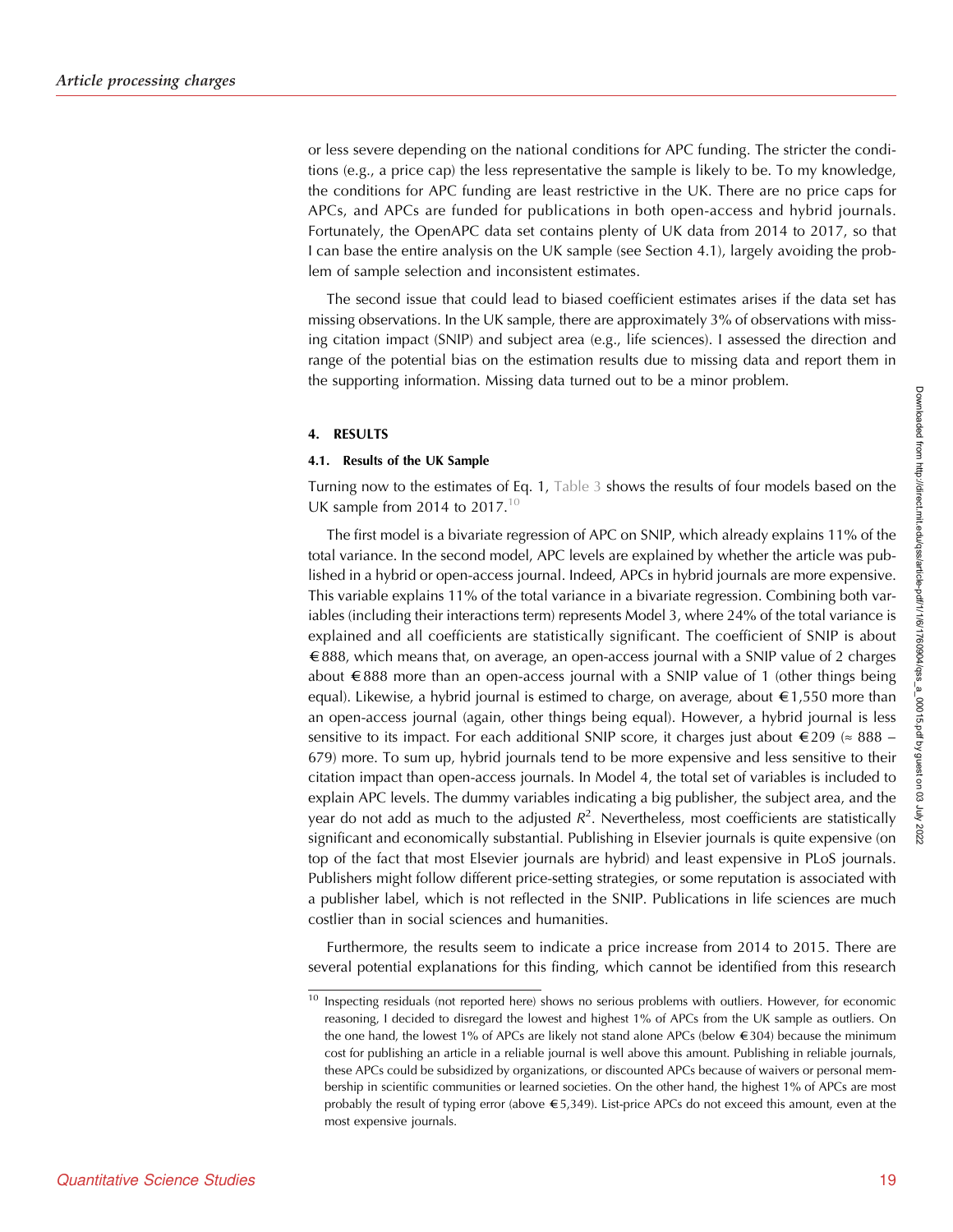<span id="page-14-0"></span>

|                                  | Model 1    | Model 2    | Model 3      | Model 4      |
|----------------------------------|------------|------------|--------------|--------------|
| (Intercept)                      | 1747.30*** | 1854.59*** | 631.69***    | 281.31***    |
|                                  | (17.43)    | (8.37)     | (25.23)      | (25.20)      |
| SNIP                             | 360.17***  |            | 887.63***    | 844.24***    |
|                                  | (11.42)    |            | (19.89)      | (17.52)      |
| is_hybrid                        |            | 666.79***  | 1548.85***   | 1529.17***   |
|                                  |            | (10.23)    | (28.84)      | (26.88)      |
| $SNIP \times$ is_hybrid          |            |            | $-678.95***$ | $-641.44***$ |
|                                  |            |            | (21.57)      | (19.42)      |
| Elsevier BV                      |            |            |              | 379.20***    |
|                                  |            |            |              | (13.44)      |
| Oxford University Press (OUP)    |            |            |              | $-2.95$      |
|                                  |            |            |              | (21.16)      |
| Public Library of Science (PLoS) |            |            |              | $-233.67***$ |
|                                  |            |            |              | (14.27)      |
| Springer Nature                  |            |            |              | 270.10***    |
|                                  |            |            |              | (14.13)      |
| Wiley-Blackwell                  |            |            |              | 2.32         |
|                                  |            |            |              | (13.24)      |
| Life Sciences                    |            |            |              | 201.88***    |
|                                  |            |            |              | (10.94)      |
| Physical Sciences                |            |            |              | $-147.55***$ |
|                                  |            |            |              | (12.59)      |
| Social Sciences and Humanities   |            |            |              | $-450.28***$ |
|                                  |            |            |              | (22.77)      |
| period 2015                      |            |            |              | 324.96***    |
|                                  |            |            |              | (13.12)      |
| period 2016                      |            |            |              | 292.43***    |
|                                  |            |            |              | (11.97)      |
| period 2017                      |            |            |              | 316.80***    |
|                                  |            |            |              | (11.64)      |
| $\mathbb{R}^2$                   | 0.11       | 0.11       | 0.24         | 0.33         |
|                                  |            |            |              |              |

Table 3. Statistical models, UK sample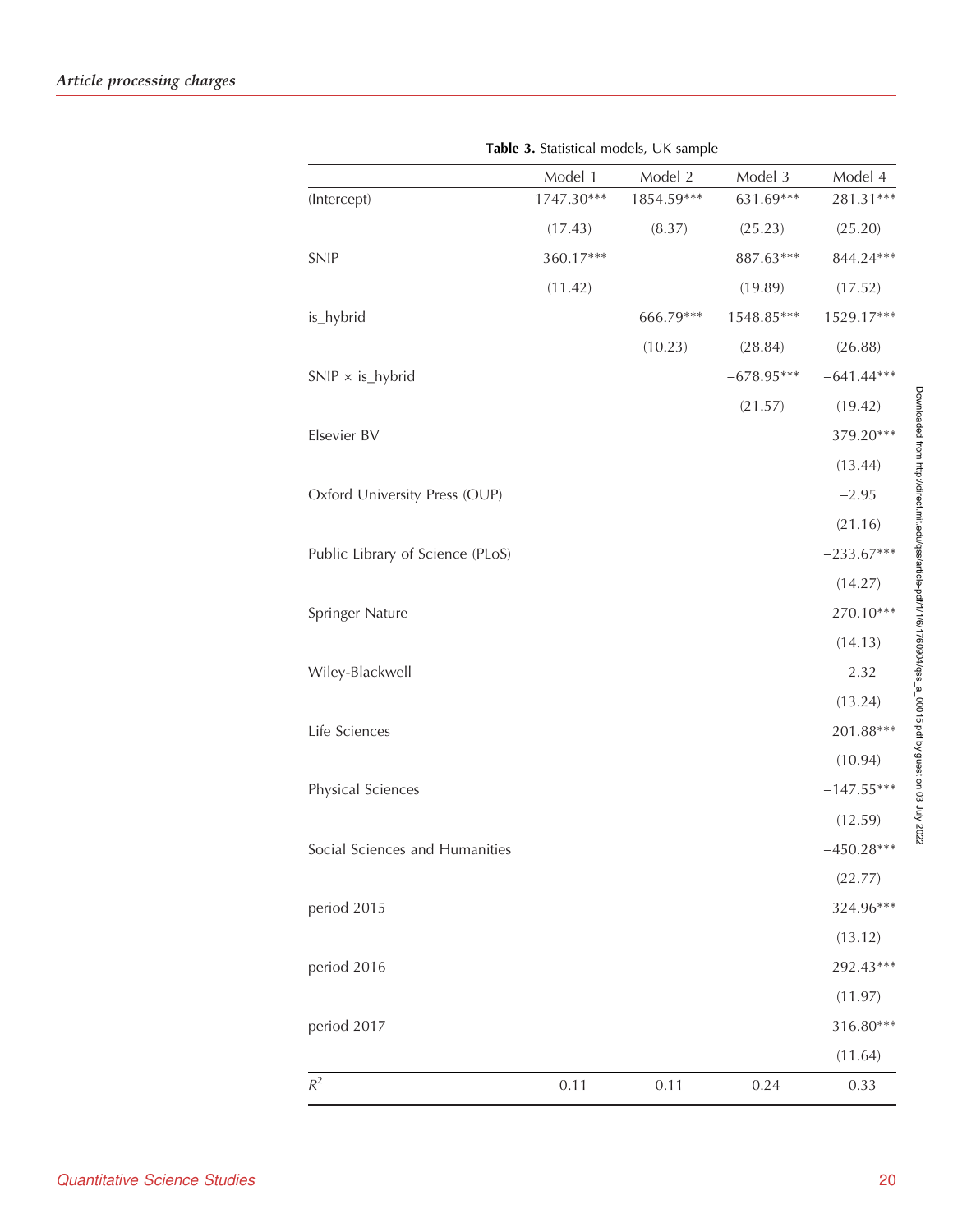|             | Model 1 | Model 2 | Model 3 | Model 4 |
|-------------|---------|---------|---------|---------|
| Adj. $R^2$  | 0.11    | 0.11    | 0.24    | 0.33    |
| Num. obs.   | 34944   | 35999   | 34944   | 34715   |
| <b>RMSE</b> | 906.75  | 912.77  | 838.09  | 787.84  |

Table 3. (continued)

\*\*\*p < 0.01, \*\*p < 0.05, \*p < 0.1.

design. First, it might be that at least one major or many publishers increased APCs in 2015. Second, exchange rates evolved unfavorably concerning the euro (i.e., the euro devaluated against the pound sterling, the US dollar, or other currencies that publishers use for billing purposes). Third, it cannot be ruled out that the currency conversion made by OpenAPC is slightly inaccurate, as annual average spot rates are used if no information on the day or month of payment is available, and therefore information is lost. However, this would only result in a problem if APC payments were unequally distributed over a year. Of course, APC development over the years indicated by the estimates could have resulted from a combination of these three potential explanations, either cumulative or alleviative. Without doubt, exchange rate shifts have a substantial effect on the level of APC payments if APC bills are denominated in foreign currencies. Because price increases and exchange rate movements are interesting and important topics on their own, I will further investigate them in a follow-up paper. In this study, the period dummies are mainly used for controlling purposes. This ensures that the results concerning the journal-related factors (SNIP, subject area, etc.) are not biased by periodspecific effects or trends.

To make the results more clear, estimated APC equations are presented for two publishers (representing two opposite extremes),<sup>11</sup> which both produced journals in life sciences in 2017. Eq. (4) predicts an APC for an open-access article at PLoS depending on the impact of the respective journal:  $\widehat{APC}_{it}$ 

$$
\widehat{APC}_{it} = (281 - 234 + 202 + 317) + 844 \times SNIP_{it}
$$
  
= 566 + 844 \times SNIP\_{it} (4)

Eq. (5) predicts an APC for an open-access article in an Elsevier hybrid journal, other things being equal:  $\widehat{APC}_{it}$ 

$$
\widehat{APC}_{it} = (281 + 379 + 202 + 317 + 1529) + (844 - 641) \times \text{SNIP}_{it}
$$
  
= 2708 + 203 \times \text{SNIP}\_{it} (5)

On the one hand, the APC's component that is not related to the journal's impact is almost four times higher for publications in Elsevier hybrid journals ( $\epsilon$ 2,708) than at PLoS ( $\epsilon$ 566). On the other hand, Elsevier is estimated to charge just  $\epsilon$  203 for each SNIP score, compared to  $\epsilon$ 844 by PLoS. In the end, it depends on the journal's impact whether an article published by PLoS or by an Elsevier hybrid journal is predicted to be more expensive. Assume a SNIP score

<sup>&</sup>lt;sup>11</sup> After controlling for other effects, Elsevier appears as the most and PLoS the least expensive publisher. These publishers have the highest and the lowest estimated coefficient, respectively.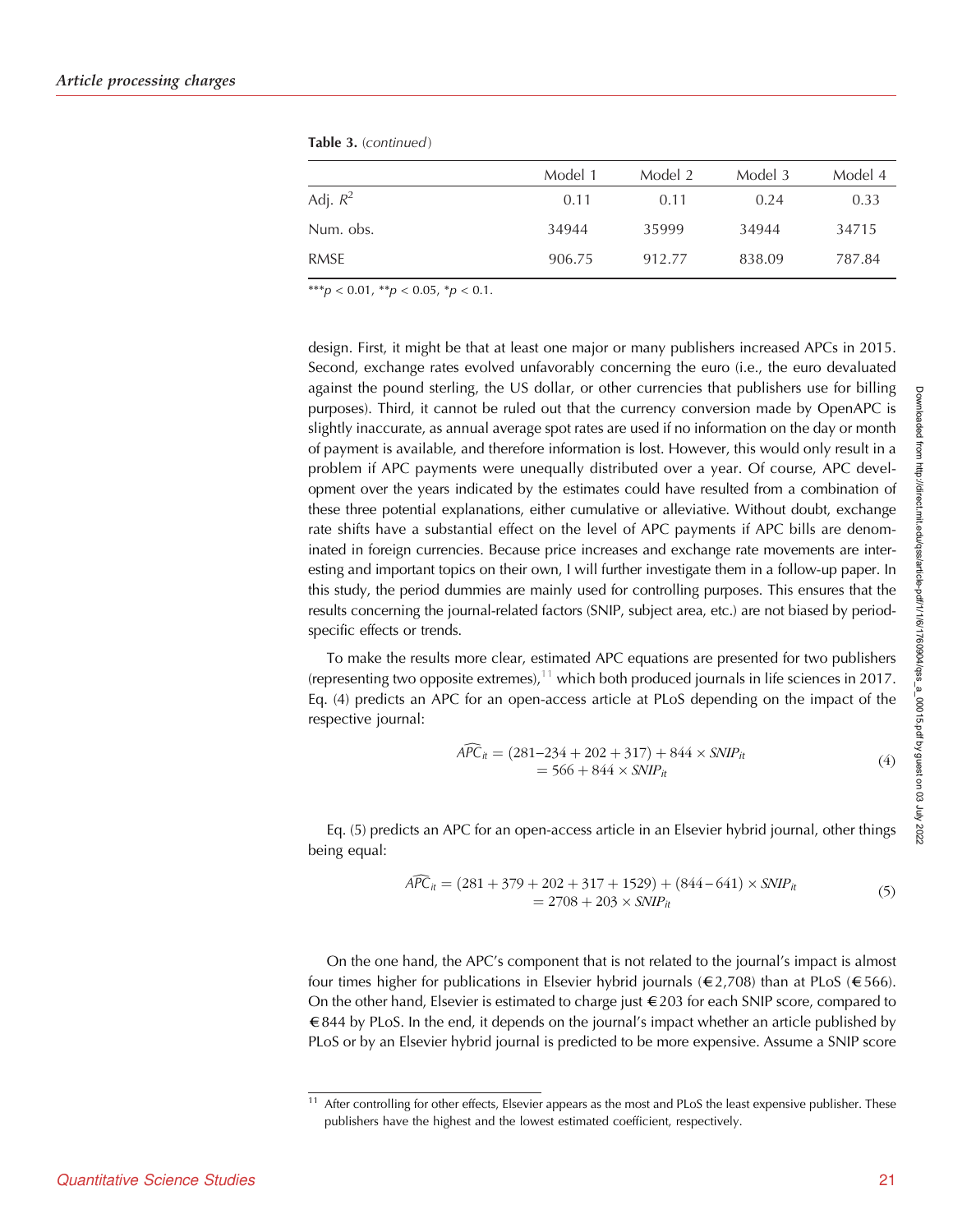|               | <b>Existent</b> in the sample $\ell$ and $\ell$ predictions |                                                 |
|---------------|-------------------------------------------------------------|-------------------------------------------------|
|               | PLoS, OA                                                    | Elsevier hybrid                                 |
| $SNIP = 1$    | $\widehat{APC}_{it} = \text{\textsterling}1410$             | $\widehat{APC}_{it} = \epsilon 2911$            |
| $SNIP = 1.35$ | $\widehat{APC}_{it} = \text{\textsterling}1705$             | $\widehat{APC}_{it} = \epsilon 2982$            |
| $SNIP = 1.78$ | $\widehat{APC}_{it} = \text{\textsterling}2068$             | $\widehat{APC}_{it} = \text{\textsterling}3069$ |
| $SNIP = 2$    | $\widehat{APC}_{it} = \epsilon 2254$                        | $\widehat{APC}_{it} = \text{\textsterling}3114$ |
| $SNIP = 15$   | $\widehat{APC}_{it} = \text{\textsterling}13226$            | $\widehat{APC}_{it} = \epsilon$ 5753            |

Table 4. In-sample APC predictions

Note: The in-sample APC prediction for an open-access journal with a SNIP score of 15 is are rather hypothetical consideration, as no open-access journal has comparable impact.

of one, which is the citation impact of an average journal in a specific field by definition. For example, the journals PLOS ONE and Molecular and Cellular Endocrinology had a SNIP of approx. one in 2017,<sup>12</sup> both located in life sciences. Then, we can derive the following estimated APCs:

- ted APCs:<br>
PLOS ONE article:  $\widehat{APC}_h = 566 + 844 = €1410$
- PLOS ONE article:  $\widehat{APC}_{it} = 566 + 844 = \text{\textsterling}1410$ <br>• Molecular and Cellular Endocrinology article:  $\widehat{APC}_{it} = 2708 + 203 = \text{\textsterling}2911$

These are examples for in-sample predictions. In Table 4, predicted APCs are presented for PLoS journals and Elsevier hybrid journals with varying levels of citation impact. A SNIP value of one corresponds approximately to the first quartile of the UK sample as well as the total OpenAPC data set. The median of the UK sample is 1.35 and 1.78 is its third quartile. A SNIP value of 15 is about the highest impact a journal has in the OpenAPC data set (The Lancet). However, no gold open-access journal has a comparable citation impact. The predicted APCs vary greatly for PloS journals along the citation impact but only slightly for Elsevier hybrid journals. Eighty percent of the reported articles from the UK appeared in journals with a SNIP score below 2. For them, APCs in hybrid journals are predicted to be much costlier than in the open-access counterparts.

To conclude, the journal's impact mirrors APCs in open-access journals, especially at openaccess publishers, far better than in hybrid journals, particularly those that are published by the big, traditionally subscription-based publishers.

#### 4.2. Results of the Total Sample

[Table 5](#page-17-0) presents the regression results of two models based on the total sample. In Model 2, country dummy variables are added to account for country-specific effects (Austria is the baseline country), but their interpretation can be questioned due to the sample-selection problem. The overall findings are the same, but the magnitudes of the coefficients differ somewhat. Because of the sample-selection problem, my conclusions are drawn from the UK sample (Model 4 in [Table 3](#page-14-0)).

## 5. DISCUSSION

The purpose of this paper was to identify publishers' APC-pricing behavior according to some characteristics of their journals. The results provide evidence that the journal's citation impact

 $12$  Actually, the SNIP values were at 1.1 in 2017 for both journals. For the sake of clarity, the examples are calculated with SNIP values of 1.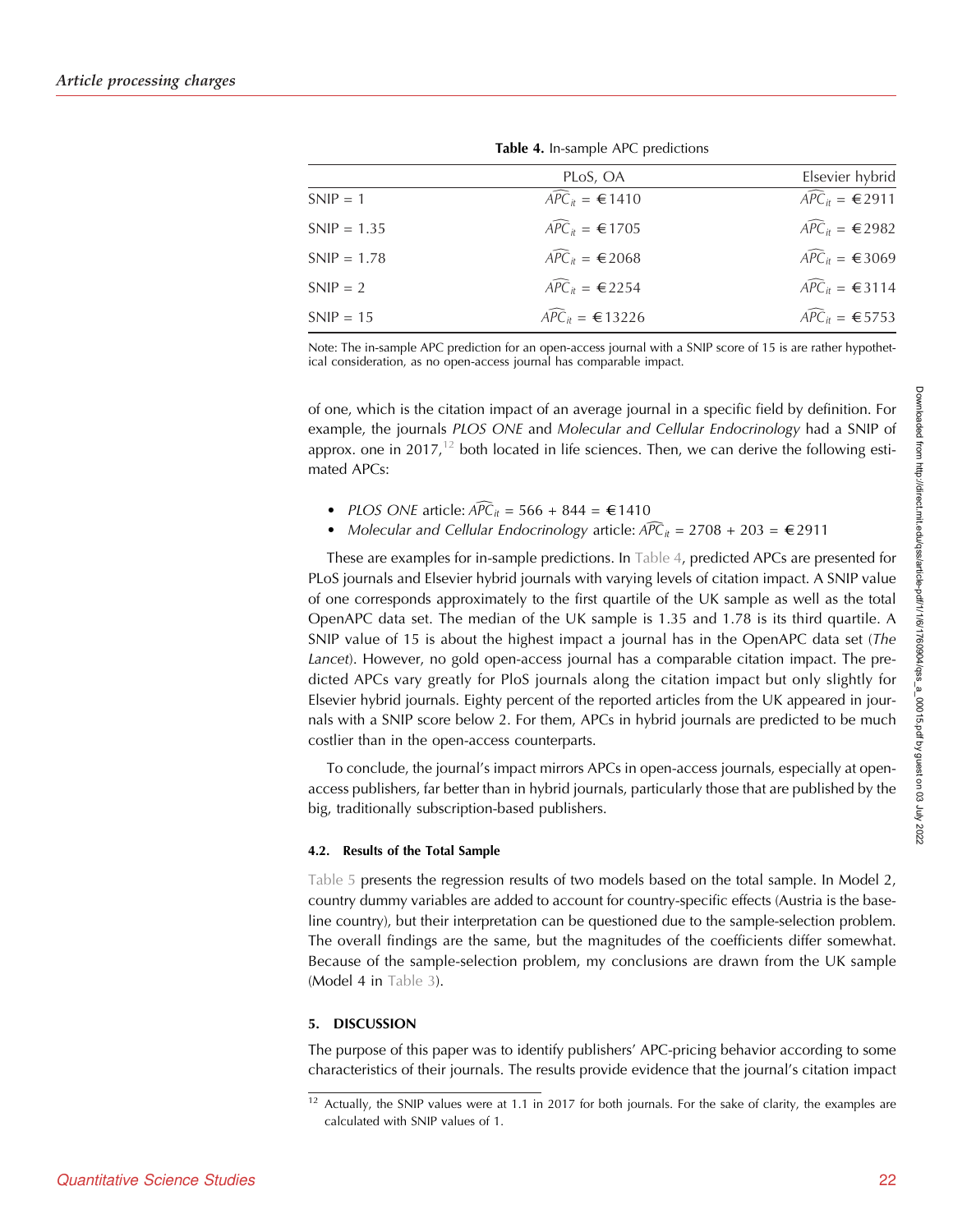<span id="page-17-0"></span>

|                                  | Model 1             | Model 2               |
|----------------------------------|---------------------|-----------------------|
| (Intercept)                      | 638.34 (17.41)***   | $-445.00(131.79)$ *** |
| SNIP                             | 733.68 (14.55)***   | 700.45 (13.84)***     |
| is_hybrid                        | 1482.00 (21.29)***  | 1300.46 (21.95)***    |
| $SNIP \times$ is_hybrid          | $-497.34(16.32)***$ | $-476.57(15.54)$ ***  |
| Elsevier BV                      |                     | 410.88 (11.80)***     |
| Frontiers Media SA               |                     | 256.56 (11.78)***     |
| Public Library of Science (PLoS) |                     | $-109.97(8.60)$ ***   |
| Springer Nature                  |                     | 221.38 (8.82)***      |
| Wiley-Blackwell                  |                     | 138.35 (11.31)***     |
| Life Sciences                    |                     | 195.63 (7.98)***      |
| Physical Sciences                |                     | $-134.56(9.39)$ ***   |
| Social Sciences and Humanities   |                     | $-313.78(16.66)***$   |
| period 2006                      |                     | 634.73 (133.77)***    |
| period 2007                      |                     | 696.54 (129.58)***    |
| period 2008                      |                     | 880.87 (131.92)***    |
| period 2009                      |                     | 792.17 (131.79)***    |
| period 2010                      |                     | 971.46 (134.15)***    |
| period 2011                      |                     | 827.03 (129.93)***    |
| period 2012                      |                     | 885.90 (129.36)***    |
| period 2013                      |                     | 873.23 (129.31)***    |
| period 2014                      |                     | 878.92 (129.18)***    |
| period 2015                      |                     | 1172.59 (129.19)***   |
| period 2016                      |                     | 1194.55 (129.14)***   |
| period 2017                      |                     | 1228.91 (129.11)***   |
| country CAN                      |                     | $-322.81(18.51)***$   |
| country CHE                      |                     | $-246.49(39.83)***$   |
| country CZE                      |                     | $-335.54(63.74)$ ***  |
| country FRA                      |                     | $-256.85(18.07)$ ***  |
| country GBR                      |                     | 0.78(12.13)           |
| country DEU                      |                     | $-192.64(12.46)$ ***  |
| country ESP                      |                     | $-653.24(25.86)***$   |

Table 5. Statistical models, total sample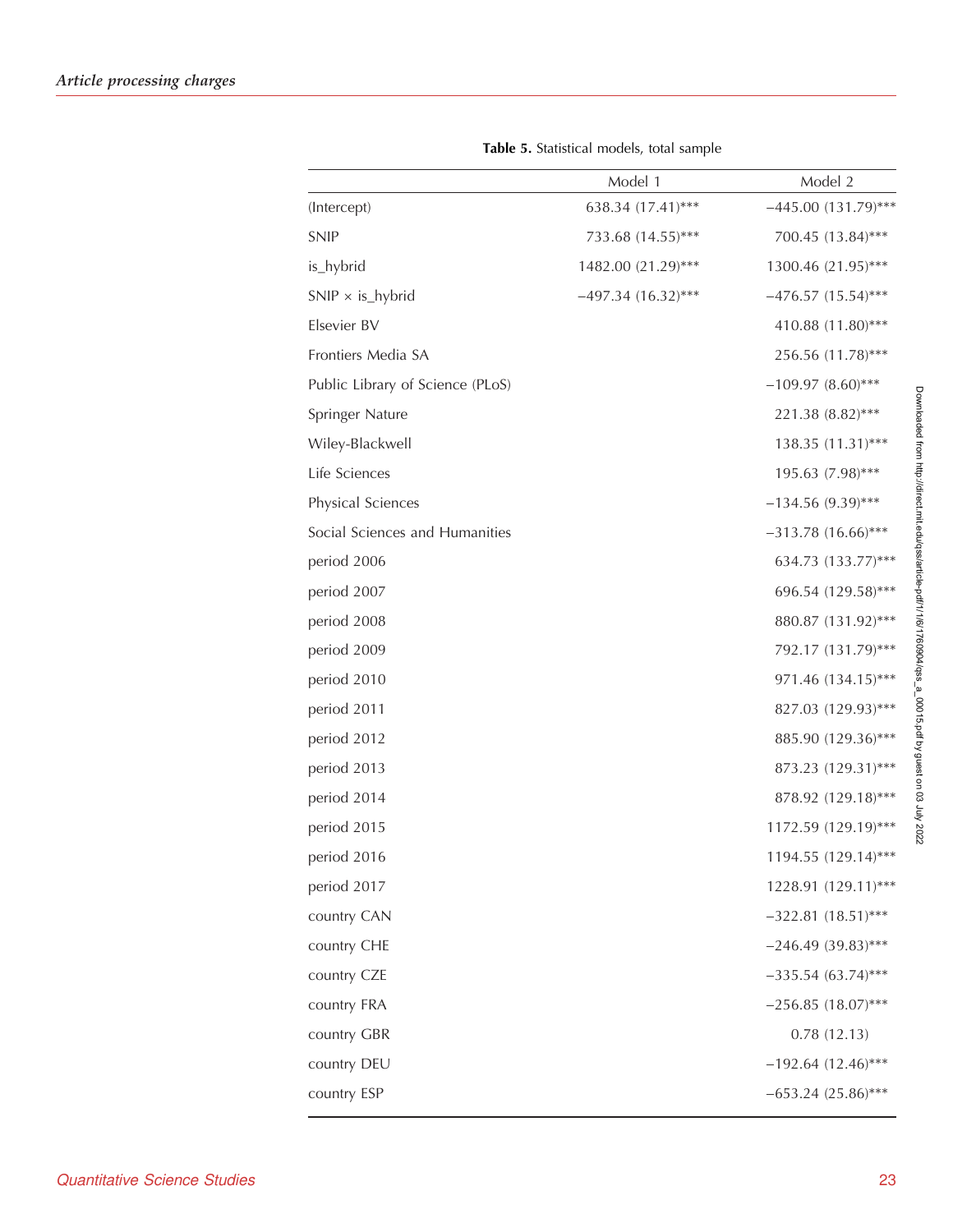|             | Model 1 | Model 2              |
|-------------|---------|----------------------|
| country GRC |         | $-440.81(24.01)$ *** |
| country ITA |         | $-249.17(65.76)$ *** |
| country NOR |         | $-265.86$ (17.79)*** |
| country SWE |         | $-252.72(16.47)$ *** |
| country USA |         | $-500.54(33.57)$ *** |
| $R^2$       | 0.34    | 0.43                 |
| Adj. $R^2$  | 0.34    | 0.43                 |
| Num. obs.   | 66858   | 66313                |
| <b>RMSE</b> | 787.21  | 729.58               |

Table 5. (continued)

\*\*\*p < 0.01, \*\*p < 0.05, \*p < 0.1.

as well as the hybrid status are the most important drivers of APC levels. In line with findings by [Solomon and Björk \(2012\),](#page-21-0) [Björk and Solomon \(2014\)](#page-21-0), and the [University of California](#page-21-0) [Libraries \(2016\),](#page-21-0) my analysis shows that there is a positive and statistically significant relationship between the citation impact and the requested APC—for both open-access and hybrid journals. In fact, two pricing patterns emerge. The journal's impact greatly influences APC levels in open-access journals, whereas it slightly alters APCs in hybrid journals. In open-access journals, each additional SNIP score is associated with a  $\epsilon$ 845 higher APC but only with  $\epsilon$ 203 more in hybrid journals. In this respect, my regression analysis confirms the insights from descriptive statistics of [Romeu et al. \(2014\),](#page-21-0) who have found that APCs are much more strongly correlated with the JIF in open-access journals than in hybrid journals. The [University](#page-21-0) [of California Libraries \(2016\)](#page-21-0) were the first to perform a regression analysis, albeit on a small sample, without any controls and no reported significance levels. Their finding that each additional SNIP point is associated with an approximately \$710 higher APC in open-access journals fits surprisingly well with the results of my analysis.

[Björk and Solomon \(2014\)](#page-21-0), [Jahn and Tullney \(2016\),](#page-21-0) and the [University of California](#page-21-0) [Libraries \(2016\)](#page-21-0) argue that APCs in hybrid journals are on average higher than in open-access journals. However, they did not control for the journal citation impact. In fact, I present convincing evidence that the fraction of the APC that is not related to the citation impact is much higher for publications in hybrid journals compared to open-access journals (additional  $\epsilon$ 1,530 for the base group). Moreover, my data suggest that the native open-access publisher PLoS tends to charge less than traditional subscription-based publishers (Elsevier and Springer Nature) for comparable journals, which is in line with the conclusions of the literature (Björk  $\&$ [Solomon 2014](#page-21-0); [Jahn & Tullney, 2016\)](#page-21-0). In addition, I can confirm the influence of the scientific discipline on APCs found by [Solomon and Björk \(2012\)](#page-21-0) and the [University of California](#page-21-0) [Libraries \(2016\)](#page-21-0). APCs for publications in life and health sciences are more expensive than in physical sciences and least expensive in social sciences and humanities, even when controlled for other journal-related factors. To sum up, hybrid journals tend to be more expensive and are less sensitive to their citation impact than open-access journals. With reference to the title of this paper, the evidence suggests that APCs are mirroring the citation impact in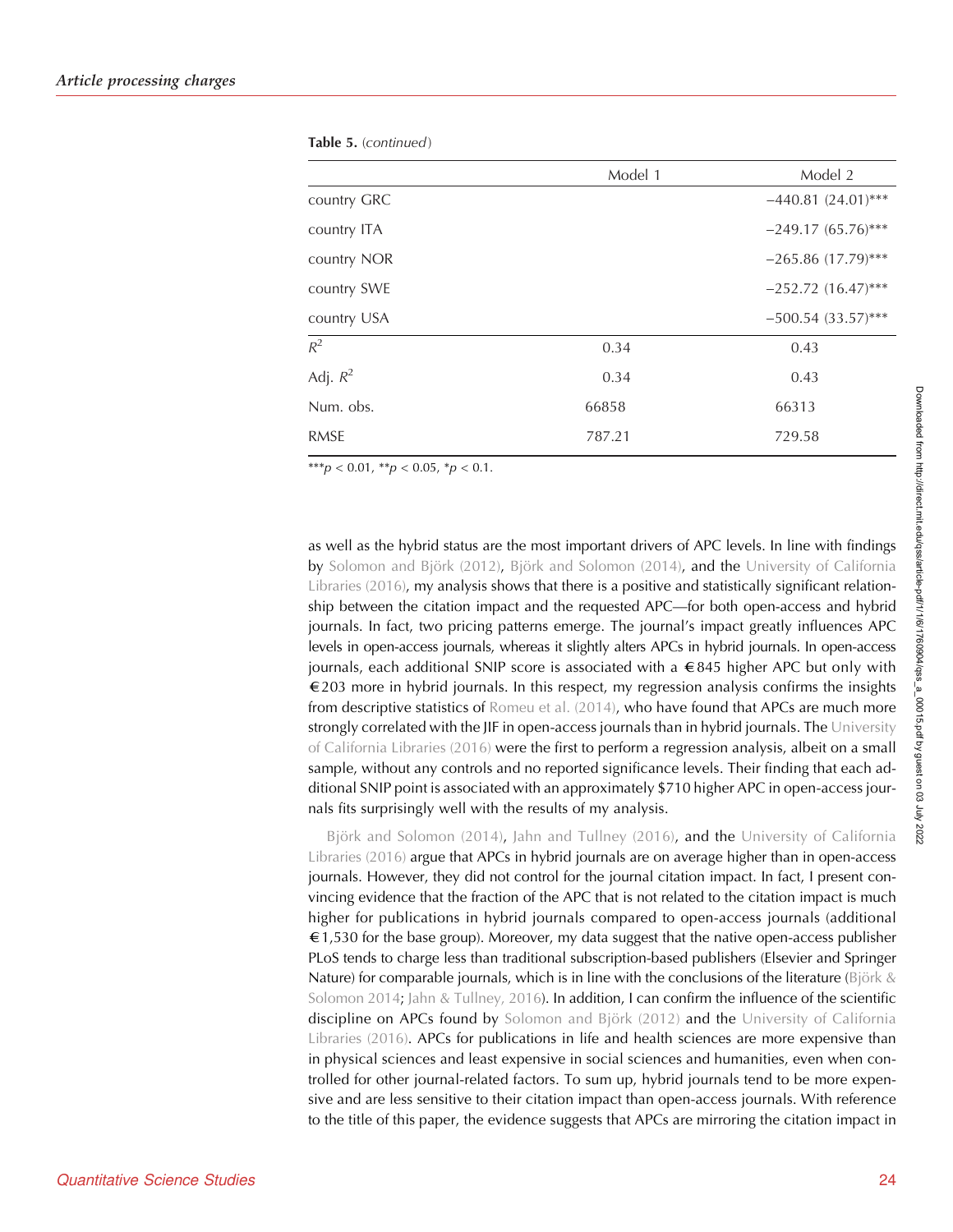|                              | Total amount of APCs, in euros |
|------------------------------|--------------------------------|
| UK, actually paid            | 82,339,469                     |
| UK, as if all open access    | 70,997,330                     |
| UK, as if all hybrid         | 89,239,866                     |
| Total, actually paid         | 132,395,680                    |
| Total, as if all open access | 116,774,565                    |
| Total, as if all hybrid      | 157,534,717                    |

Table 6. Actual and predicted total amount of APCs

Note: Only complete cases as recorded in OpenAPC.

open-access journals, especially at native open-access publishers, but are a legacy of the subscription-based model in hybrid journals, often at Elsevier, Springer Nature, and co.

Overall, this paper largely confirms the previous knowledge obtained from descriptive statistics on the relations between APCs and journal attributes. This paper's main contribution is to control for interdependencies between the above-discussed factors. To isolate the marginal effect of one variable (e.g., citation impact) on APCs, it is necessary to take into account the other relationships that might influence APCs. This was done in the regression analysis. Moreover, with the help of statistical inference, it is possible to calculate confidence intervals and perform significance tests on the observed relationships. Provided the APC equation is correctly specified, this paper

- demonstrates that the relationship between APCs and the other variables is not random, and
- shows the magnitude (in euros) of the marginal effect of each variable on the APC level.

The estimated equation could be used to predict APCs (in euros) for currently closed-access journals or for journals for which we lack APC information. Moreover, the estimated equation can help to answer two questions relevant for policy design and for making strategic decisions in libraries. The first is how much hybrid journals would charge if they flipped to open-access and adopted the open-access price-setting behavior. The second is how much open-access journals would charge if they adopted the hybrid pricing-setting behavior.

To get an idea of what the two pricing patterns imply for the financial aspects of the openaccess transformation, I calculated two hypothetical scenarios. What would have been the total APC amount if all articles recorded in OpenAPC had been charged as if they were published in open-access journals? And what would be the sum if they were all published in hybrid journals (leaving other journal characteristics unchanged)? Table 6 presents the hypothetical amounts in euros for the UK sample from 2014 to 2017 and the total sample and compares it with the actual sums. The calculations show that the UK higher education and research system would have saved more than  $\epsilon$  11 million on OpenAPC-recorded articles if all journals had charged according to the open-access pricing pattern. In contrast, all countries would have spent about €25 million more on APCs if all articles recorded in OpenAPC had been charged according to the hybrid pattern. The effects for all APCs paid from these countries would have been even higher.

Which pricing behavior will dominate in the future after a full journal flipping is crucial. If the pricing behavior of the traditional, subscription-based publishers wins through, the open-access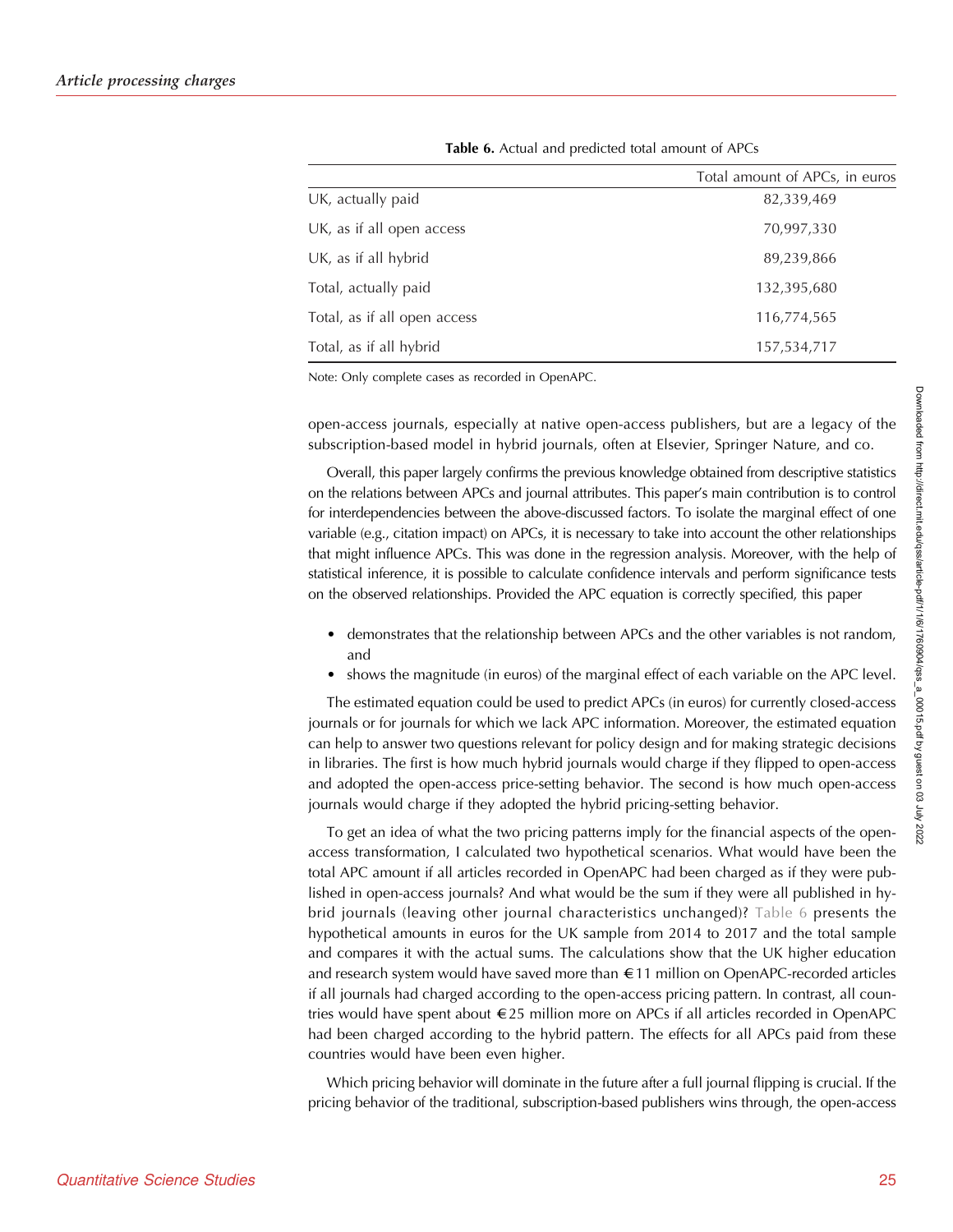transformation will come at a much higher cost than expected today from libraries, higher education, and research institutions. Therefore, provisions to introduce competition between publishers and journals are of utmost importance.

The rationale for linking APCs to the journal citation impact is clearly research evaluation. Currently, the evaluation of individual researchers and even entire higher education and research institutions depends much on the use of journal citation metrics as the SNIP or the JIF. Consequently, researchers tend to pursue SNIP/JIF maximizing publishing and probably pay every APC they can afford or their funder takes over. If research funders and higher education and research institutions could make a shift toward assessment based on researchers' own achievements rather than on the basis of the journal in which the research is published,  $13$ APCs in journals will likely be more level and competitive than observed today.

# 6. CONCLUSION

APCs are gaining importance as one of the main business models for open-access publishing in journals. By investigating the journal-related factors influencing APC levels, this paper presented key findings that could be used to assess whether the open-access transformation of journals is a financially viable way for individual higher education and research institutions as well as entire countries.

The results show that the journal's impact and the hybrid status are the most important factors for the level of an APC. However, the journal's impact alters the APCs little for publications in hybrid journals, whereas it is crucial for the level of APCs in open-access journals. The journal's subject area and publisher also affect APCs. Moreover, the year of payment influences APCs, although this paper cannot identify whether it is because of price increases or exchange rate movements. To date, it remains an open question how (country-specific) conditions for research and open-access funding interact with APCs.

## ACKNOWLEDGMENTS

The author gratefully acknowledges the constructive comments of two anonymous referees, which helped to greatly improve this final version.

# COMPETING INTERESTS

The author is employed in the three year project "National Contact Point Open Access OA2020-DE." She is not involved in any APC negotiations or in the handling of the Bielefeld University publication fund.

## SUPPORTING INFORMATION

The enriched data set as well as program code are provided that can be used to reproduce the tables and figures in this article. Moreover, additional statistics and plots as well as the analysis concerning missing data are presented there. The supporting information is available at [https://](https://doi.org/10.1162/qss_a_00015) [doi.org/10.1162/qss\\_a\\_00015.](https://doi.org/10.1162/qss_a_00015)

## FUNDING INFORMATION

The author received funding from the Alliance of Science Organizations in Germany. She acknowledges support for the Article Processing Charge by the Deutsche Forschungsgemeinschaft and the Open Access Publication Fund of Bielefeld University.

<sup>&</sup>lt;sup>13</sup> See, for example, the San Francisco Declaration on Research Assessment [\(https://sfdora.org/read/](https://sfdora.org/read/)).